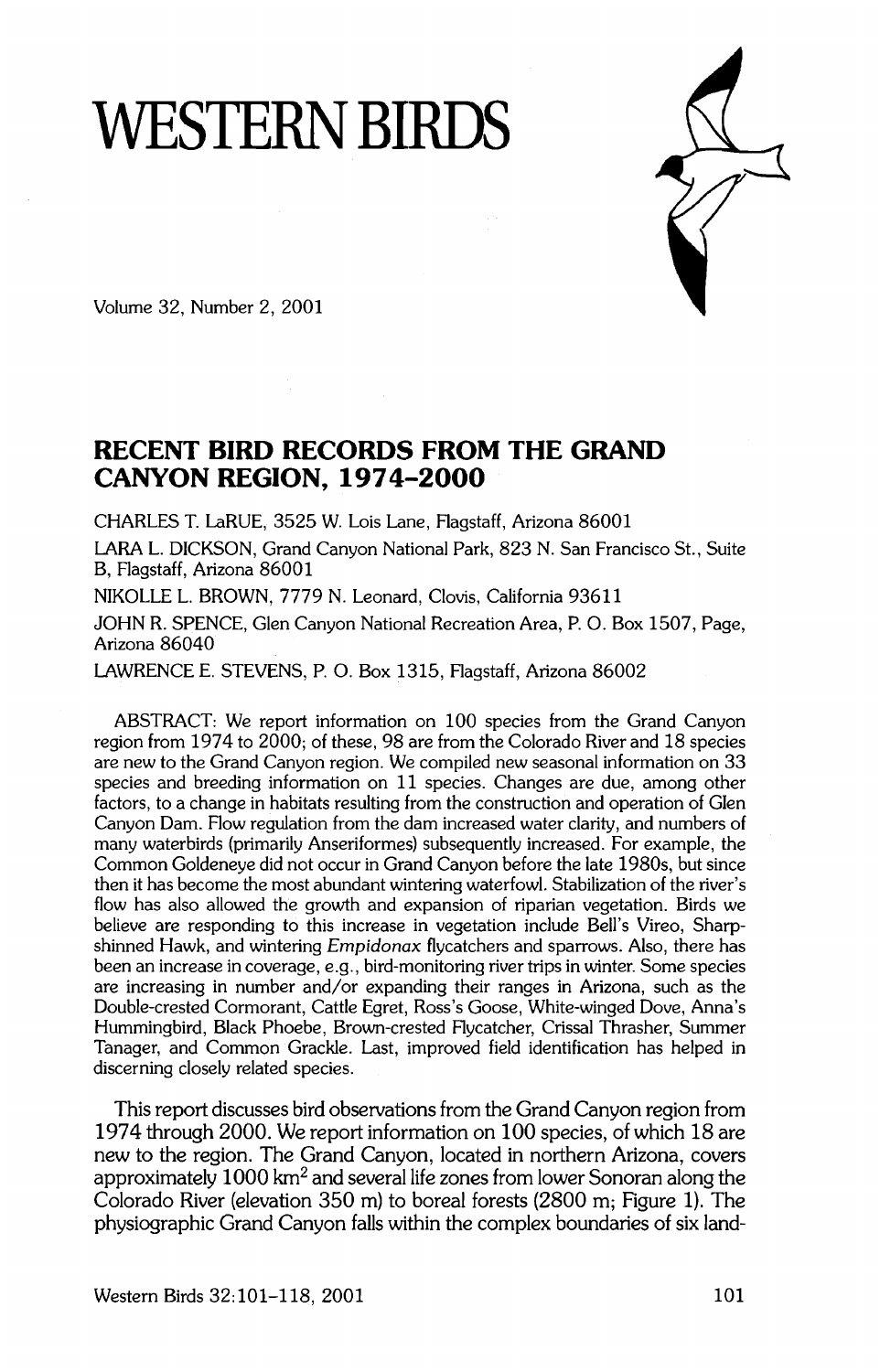

**Figure 1. The Grand Canyon region, showing the Colorado River corridor and major tributaries.** 

**management jurisdictions, including the National Park Service (Grand Canyon National Park, Lake Mead National Recreation Area, Glen Canyon National Recreation Area), the Bureau of Land Management, the U. S. Forest Service (Kaibab National Forest), the Navajo Nation, the Hualapai Nation, and the Havasupai Nation (Billingsley and Hampton 1999).** 

**Bird diversity and distribution in the Grand Canyon region have been summarized by Bailey (1939) and Brown et al. (1984, 1987, 1993); Stevens et al. (1997) and Sogge et al. (1998) made additional studies of riparian and waterbirds along the Colorado River. The completion of Glen Canyon Dam in 1963 eliminated the nearly annual floods that scoured the banks of the Colorado River through the Grand Canyon and allowed the growth and expansion of native and nonnative riparian thickets (primarily tamarisk, Tamarix ramosissima) the length of the corridor (Turner and Karpiscak 1980, Johnson 1991). Flow regulation has increased the populations of waterbirds (primarily Anseriformes) along the Colorado River in lower Glen Canyon and the upper Grand Canyon, where density is a function of water clarity (Stevens et al. 1997, Glen Canyon N.R.A. files).** 

**The majority of observations we report were recorded during investigations of ecological impacts of Glen Canyon Dam on the river and adjacent**  riparian zones. Most of our data were obtained during projects funded by the **Bureau of Reclamation and administered by Glen Canyon Environmental**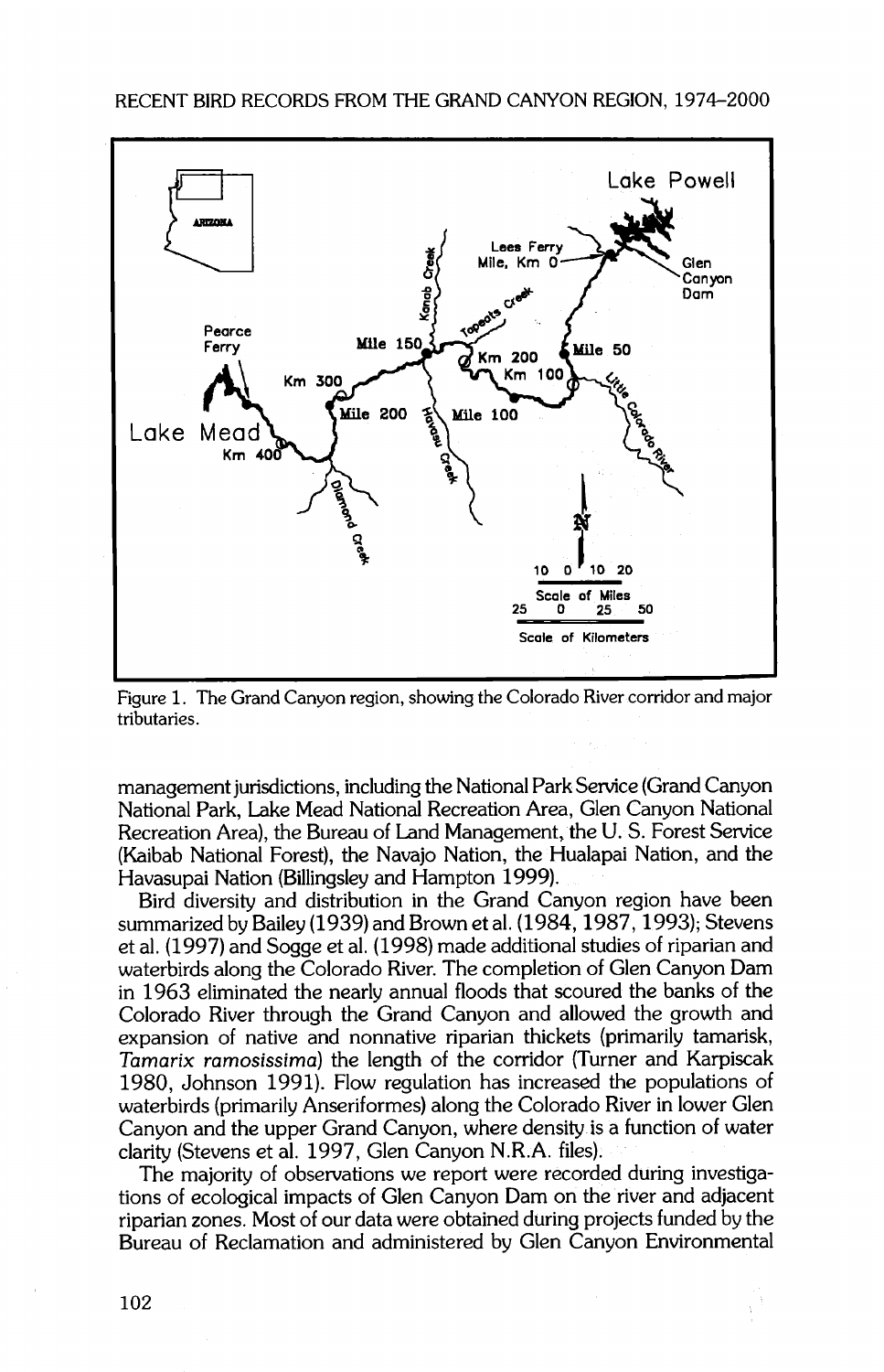**Studies and Grand Canyon Research and Monitoring Center. Several projects were administered by Glen Canyon National Recreation Area, including 12 bird-monitoring trips in the Grand Canyon from 1997 to 1999 during January, February, April, May, and June and a bird-monitoring project in Glen Canyon N.R.A. from 1992 to present. Sources of our other records include >200 research and commercial river trips from 1975 through 1999 by Stevens, projects on both the river and canyon rims by Grand Canyon National Park staff, and personal time and personal communications.** 

**Trips on the Colorado River were conducted via motor and rowboats during all seasons. River trips were from river mile (RM) 0 at Lee's Ferry to RM 280 at Pearce Ferry (elevation 950 m to 350 m). We covered the Glen Canyon reach (RM 0 to RM -16 at Glen Canyon Dam) via motorboat. Locations on the Colorado River are given in river miles from Lee's Ferry (Stevens 1983) followed by L (left bank looking downstream) or R (right bank), where applicable. Records are given in a seasonal order; for example, observations of a winter resident start in the fall and go through the spring. Observers are noted in the text with their initials for each species, and their full names are given alphabetically in the acknowledgments.** 

**Our reasons for reporting these observations include new species for the Grand Canyon region, new seasonal records, new breeding records, changes in status, including distribution and abundance, rarely encountered species, and range expansion. The published sources of status and distribution information from which we determined the significance of our records are Woodbury and Russell (1945), Phillips et al. (1964), Monson and Phillips (1981), Brown et al. (1984, 1987, 1993), Brown (1985), Stevens et a1.(1997), and Sogge et al. (1998). For a broader regional perspective, we referred to the account by Rosenberg et al. (1991) of the lower Colorado River Valley (LCRV), from Davis Dam to Mexico (primarily the Arizona-California border) and to Monson and Phillips (1981) for the state of Arizona. For current information on the status of unusual species and records in Arizona, we referred to Rosenberg and Witzeman (1998, 1999).** 

**We report 18 species new to the Grand Canyon region: the Least Bittern, Greater White-fronted Goose, Ross's Goose, Trumpeter Swan, Sanderling, Caspian Tern, White-winged Dove, Yellow-bellied Sapsucker, Eastern Phoebe, Scissor-tailed Flycatcher, Hutton's Vireo, Blue Jay, Northern Parula, Prairie Warbler, Prothonotary Warbler, Bobolink, Common Grackle, and Streak-backed Oriole. Our data bring the total number of waterbird species in the Grand Canyon region to 91, adding six species (and one corrected**  identification) to the list by Stevens et al. (1997).

# **SPECIES ACCOUNTS**

**COMMON LOON Gavia iramet. Sogge et al. (1998) reported one previous record from the river corridor. Six of our seven records indicate that the Common Loon is a rare transient primarily in fall. We observed individuals at Lee's Ferry on 8 October 1992 (ACP), RM 51.5 on 19 October 1992 (LES), RM -3.6 on 2 November 1998 (JRS, CTL), RM -1.8L on 7 November 1996 (BKR, TMH), RM -12.0 on 12 November 1993 (ACP, BKR), and RM 1.4 on 12 February 1999 (PGF, RKR, LLD).**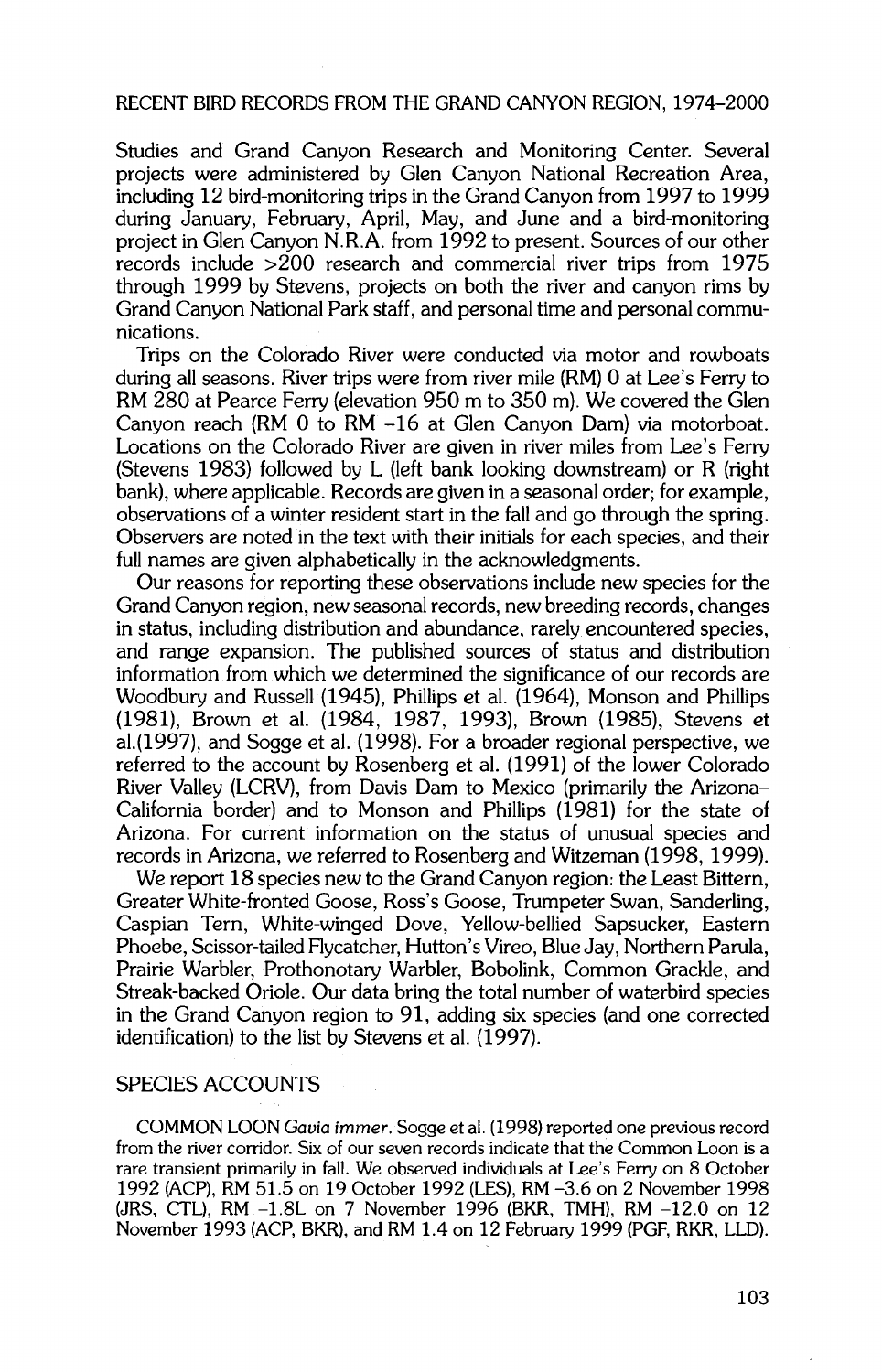**A very unusual summer occurrence was of one at RM 214 on 24 July 1998 (NLB, photo). The Common Loon is an uncommon fall and winter migrant at lakes throughout Arizona and is most frequent in the LCRV.** 

**PACIFIC LOON Gavia pacifica. One was at Lee's Ferry 9-26 February 2000 (KSB, BRB, CTL). There is one other record from the Grand Canyon region, also from Lee's Ferry in winter. This species is rare but regular in winter on lakes in the LCRV and elsewhere in central and southern Arizona.** 

**HORNED GREBE Podiceps auritus. We report the first records from the river corridor, seven from Glen Canyon: one at Lee's Ferry 27-31 October 1996 (CTL), one each at RM -13.5L and -2.5L on 7 November 1996 (BKR, TMH), one at Lee's Ferry on 21 December 1997 (JRS), two at Lee's Ferry on 1 January 1998 (JRS, BKR, CEG), one at RM -3.5 on 8 January 1997 (JRS, BKR, CTL), and two at RM -9.4 on 30 March 1995 (ACP). This species is a rare to uncommon migrant and winter visitor throughout Arizona.** 

AMERICAN WHITE PELICAN Pelecanus ervthrorhynchos. One was at the base **of Glen Canyon Dam on 30 January 1995 (ACP); this is the first winter record of the species from northern Arizona. Five were at RM 209.0 on 12 April 1999 (BHD, LLD, JAH). A flock of approximately 40 birds was at RM 8 on 8 May 1999 (reported to LES by TV). Nine were at RM 133 on 28 May 1999 (reported to LES by AP). A flock of 50 was at RM 120 in late August 1990 or 1991 (reported to LES by SH). Two river guides reported (to LES) a flock of 200 birds at RM 150 in mid-summer 1998. There are five previous records from the Grand Canyon region. The White Pelican is a rare but irregular transient throughout the year in Arizona.** 

**BROWN PELICAN Pelecanus occidentalis. One was observed in Glen Canyon at RM -14.5 on 9 June 1992 (ACP), and another was at RM 170R on 4 August 2000 (NLB, photo). There is one other report from the Grand Canyon region. This species is a rare but irregular late summer and fall wanderer to lakes in the LCRV and elsewhere in Arizona.** 

**DOUBLE-CRESTED CORMORANT Phalacrocorax auritus. Brown et al. (1984) reported this species as a common permanent resident in the upper portion of Lake Mead and an irregular transient along the river upstream from there. Beginning as early as 1985 this species began appearing in winter at the base of Glen Canyon Dam, and since 1992 the numbers have steadily increased to a high of 22 individuals in 1999 (JRS).** 

**LEAST BITTERN lxobrychus exilis. We report the first record of this species from the Grand Canyon region: one at Quartermaster Canyon, RM 260.1L, upper Lake Mead, on 22 January 1999 (CTL, JRS, photo NLB, BHD). This species is rare in winter in the upper LCRV. There are two other northern Arizona records.** 

**GREAT BLUE HERON Ardea herodias. Incubating birds were seen on 10 nests at RM 275.0 on 7 April 2000 (CTL, LLD). Four pairs were on nests in tamarisks at the mouth of Burnt Springs Canyon (RM 259R) on 15 May 1990 (LES). The species nested in tamarisks at RM 0L (Lee's Ferry) in 1998 and 1999, successfully raising young both years (LES, JRS, NLB). Another nesting attempt (on a ledge 100 m above the river) at RM -13.3R in 1998 was unsuccessful (BKR, TMH). These are the first nesting attempts in the Grand Canyon region of this common wanderer along the Colorado River.** 

**CATrLE EGRET Bubulcus ibis. Four records: one at Marble Canyon Lodge on 24 March 1999 (LLD, JAH), one at Glen Canyon Dam on 21 April 1994 (JDG), one at Lee's Ferry on 25 April 1995 (JDG), and three between RM -8.8 and -10.8 on 26 April 1995 (ACP). There were two previous records from the Grand Canyon region. This species has recently become more abundant as a migrant in northern Arizona (CTL unpubl. data).**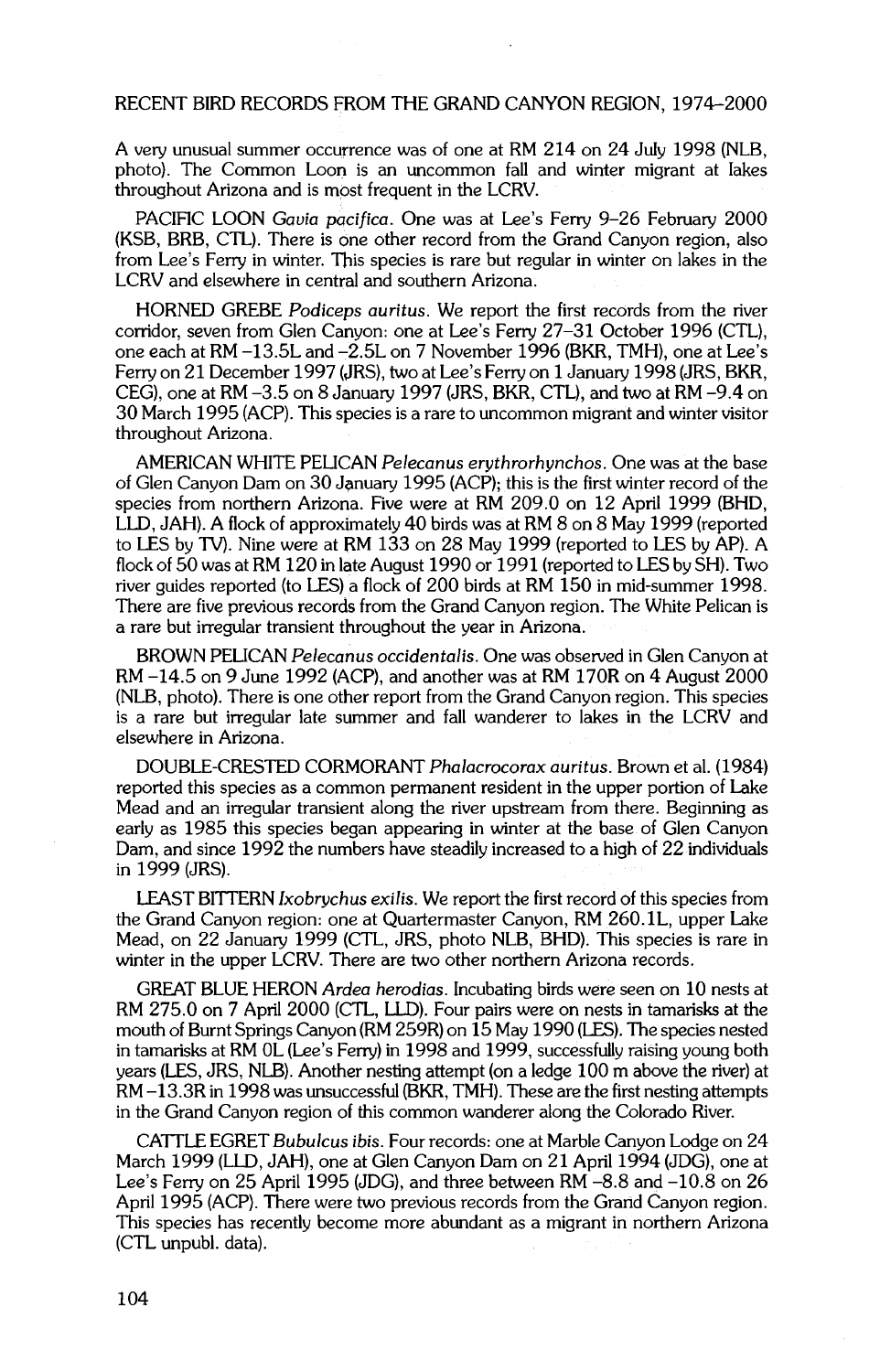**GREATER WHITE-FRONTED GOOSE Anser albifrons. The first record of this species from the Grand Canyon region is of a single bird observed at RM 158 on 11 September 1997 (reported to LES by SH). The White-fronted Goose is a rare fall migrant in northern Arizona; there are seven records from the adjacent Navajo Nation (CTL unpubl. data).** 

**ROSS'S GOOSE Chen fossil. One was observed at RM 2 on 8 March 1993 (reported to LES by KJB, CG), and another (or the same) was seen at RM -12.0 on 19 March 1993 (ACP, photo JRS). These are the first records of this species from the Grand Canyon region. Ross's Goose is a rare winter resident in the LCRV and has recently increased throughout Arizona as a migrant and winter resident.** 

**TRUMPETER SWAN Cygnus buccinator. Two first-year birds that had been**  painted bright pink on one side were observed between RM 7 and 9.5 on 14 and 15 February 1997 (LES), observed and photographed 25<sup>+27</sup> February 1997 between **RM 4 and 20.5 by VM (reported to LES), and at RM 5 on 10 March 1997 (DH). Presumably the same two birds were seen near RM 6 on 12 January 1998 (JRS, NLB, KME, CTL), at RM 10.6 on 4 January 1999 (LES) and 8 January 1999 (DGS, NLB, CTL), and at RM 12 on 22 January 1999 (reported to LES by RGB). These marked individuals originated in Wyoming, through a cooperative effort to augment the population there (S. Patla pers. comm.). These are the first records of this species from the Grand Canyon region.** 

**WOOD DUCK Aix sponsa. We accumulated nine records from the fiver corridor, seven from the Glen Canyon reach and Marble Canyon, two from RM 180-194. Five sightings were in spring (from 22 April to 8 June), four in fall or early winter (24 September to 30 December). To our knowledge, these are the first records of this species from the river corridor. This species is sparse in fall and winter throughout**  Arizona, a status reflected in these Grand Canyon region records.

**EURASlAN WlGEON Anas penelope. An adult male was at RM -1.8L on 13 March 1998 (CEG, BKR). There was one previous report from the river corridor. There are more than 50 records of this rare migrant and winter visitor in Arizona.** 

**MALLARD Anas platyrhynchos. The first breeding record of this species in the river corridor was in 1983 (Brown et al. 1987), and the population increased greafiy after 1986 (Stevens et al. 1997). At present, Mallards breed commonly from Glen Canyon Dam to the Little Colorado River (RM 61) but apparently not farther downstream. Nests with up to 10 eggs have been found in dense stands of horsetail (Equiseturn spp.) slighfiy above the typical high water mark from 15 April through 15 June (LES). The relatively long incubation period and the nests' proximity to the water's edge make this species highly susceptible to inundation as dam operations change.** 

**A probable female Cinnamon Teal (Anas cyanoptera) with three young was observed at RM 47.8L on 8 June 1987 (LES, WB). Although this and the Blue-winged Teal (A. discors) are common migrants, neither has been recorded previously breeding on the Colorado River in the Grand Canyon region.** 

GREATER SCAUP Aythya marila. Since 1995 up to 30 individuals have been **found wintering from Lee's Ferry upstream to RM -7.0 (Glen Canyon N.R.A. files). These are the first records from the fiver corridor in the Grand Canyon region. Monson and Phillips (1981) reported four records for Arizona based on specimens but noted that the species may be more common in the state. It has since been recognized as a rare but regular winter resident in the LCRV and elsewhere in Arizona (Brown 1985), a status reflected in the Grand Canyon region.** 

**SURF SCOTER Melanitta perspicillata. There is one prior record from the Grand Canyon region. We report an additional four: a male at Lee's Ferry from 19**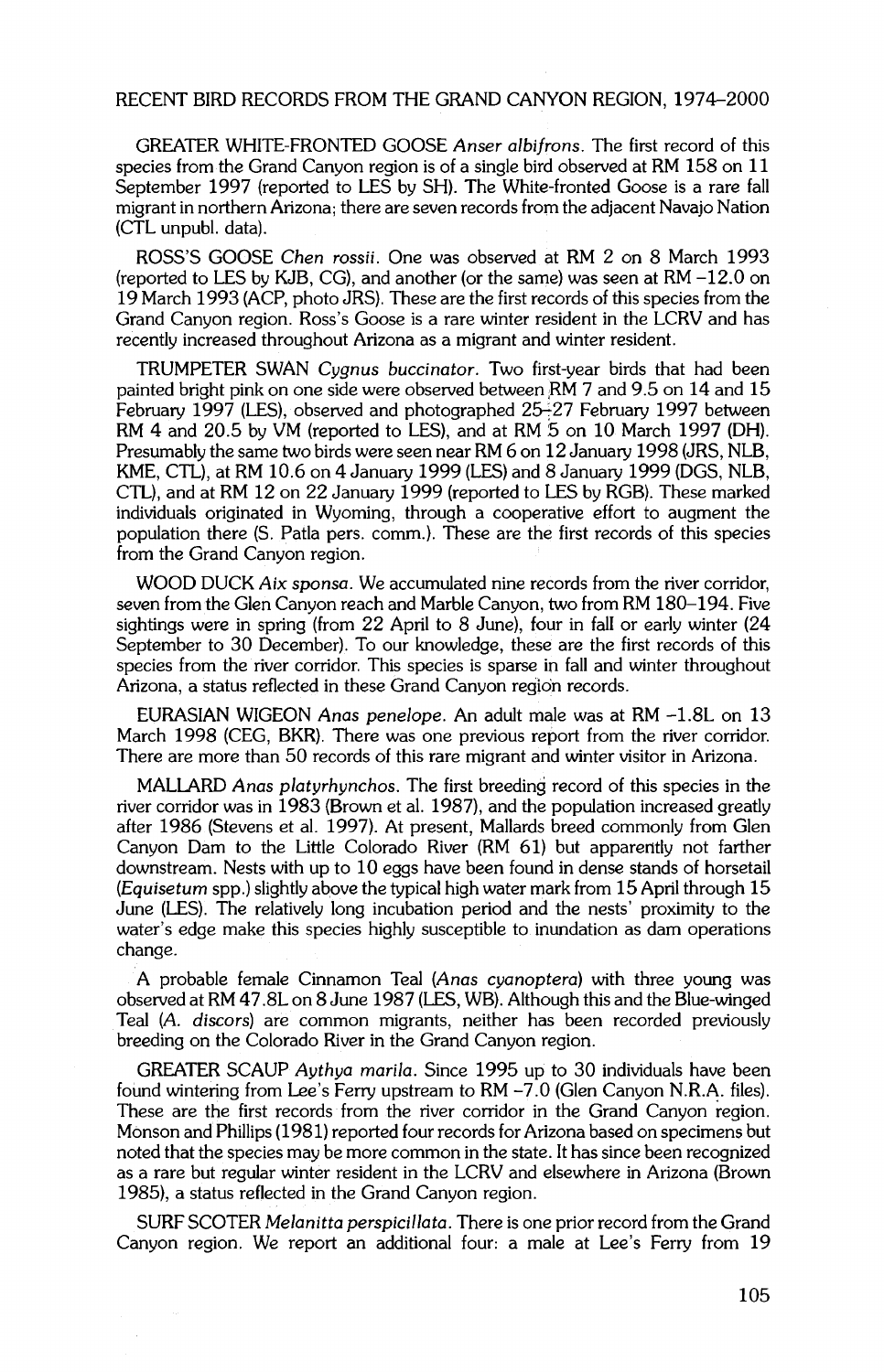**September 1991 to 26 April 1994 (ACP, JDG), a female at Glen Canyon Dam on 22 October 1993 (ACP), two birds at Lee's Ferry on 4 November 1995 (ACP), and one at Lee's Ferry on 26 April 1995 (ACP). This species is a rare but regular migrant and winter visitor throughout Arizona.** 

**WHITE-WINGED SCOTER Melanitta fusca. We report five records from the Glen Canyon reach: one at Lee's Ferry from 21 November 1996 to 8 February 1997 (CTL, JRS), four at Lee's Ferry on 10 December 1990, with two there on 31 December 1990 (LES), one at Lee's Ferry on 25 January 1998 (CTL et al.), and one at RM -14.5 on 27 February 1995 (ACP). These observations represent the first records from the river corridor in the Grand Canyon region. This species is a rare migrant and winter visitor in Arizona.** 

LONG-TAILED DUCK Clangula hyemalis. We report eight records: one at Glen **Canyon Dam on 30 November 1993 (ACP), one at Lee's Ferry on 10 December 1990 (NCK), an immature at Glen Canyon Dam from 2 January to 2 March 1999 (CTL, RKR, CEG, LLD, JAH), a male near Lee's Ferry from 16 January to 4 March 1992 (ACP, NCK), one on the Glen Canyon reach from 27 January to 9 April 1996 (JEH, JDG, JRS, ACP, BKR), one at RM-9.9-from 27 February to 19 March 1995 (ACP, MKS), one at Lee's Ferry on 19 March 1993 (ACP), and one at Glen Canyon**  Dam 27-28 March 2000 (CTL, BRB). These represent the first records from the river **corridor and indicate that this species is a sparse winter resident in the Glen Canyon reach. This species is rare and irregular in winter in the upper LCRV.** 

BUFFLEHEAD Bucephala albeola. One was seen at Lee's Ferry on 23 June 1995 **(JDG), a female was below Glen Canyon Dam on 24 June 1998, and a male was at RM -9.5 on 25 and 26 June 1998 (CTL, NLB). These are the first summer stragglers reported from the Grand Canyon region. A few have also been noted in summer in the LCRV.** 

**COMMON GOLDENEYE Bucephala clangula. Brown et al. (1987) did not list this species as occurring in Grand Canyon. Since the late 1980s, however, it has become the most abundant wintering waterfowl along the Cglorado River in the Grand Canyon, being observed commonly from Glen Canyon Dam to RM 61 from November through March (Stevens et al. 1997, Spence et al. 1998). The largest single-day count from the Glen Canyon reach was 2380 on 8 January 1998 (JRS, CTL, TMH). Records of nonbreeding birds remaining into summer include nine below Glen Canyon Dam on 3 June 1999 (CTL), single birds at RM -4.6 and RM -9.8 on 23 June 1995 (JDG), one male and two females in the Glen Canyon reach from 19 May to 19 August 1998 (CTL, NLB), and two below Glen Canyon Dam on 16 August 2000 (CTL). This species has increased in the LCRV since 1960.** 

BARROW'S GOLDENEYE Bucephala islandica. Since 1992, this species has **been found annually in winter below Glen Canyon Dam (Spence et al. 1998) with up to 80 present in some years. The birds are generally present from late October to early March; however, two lingered until 15 June in 1999 (CTL, LLD). A female observed at RM 66.0 on 11 January 1999 (CTL, BHD) is the only record of this species below Lee's Ferry. Barrow's Goldeneye is a rare but irregular winter visitor below dams in the LCRV.** 

**HOODED MERGANSER Lophodytes cucullatus. One to four males were seen at Lee's Ferry from 20 November 1990 to 11 February 1991, and two males were observed there on 7 January 1992 (LES, NCK). From 1992 through 1999, 24 records of 61 individuals were recorded from mid-November through April during waterfowl surveys in the Glen Canyon reach (Glen Canyon N.R.A. files). Brown et al. (1987) listed this species as casual in the region. To our knowledge these are the first records from the river corridor and indicate that this species is an uncommon migrant and winter resident in the Glen Canyon reach, as it is in the LCRV.**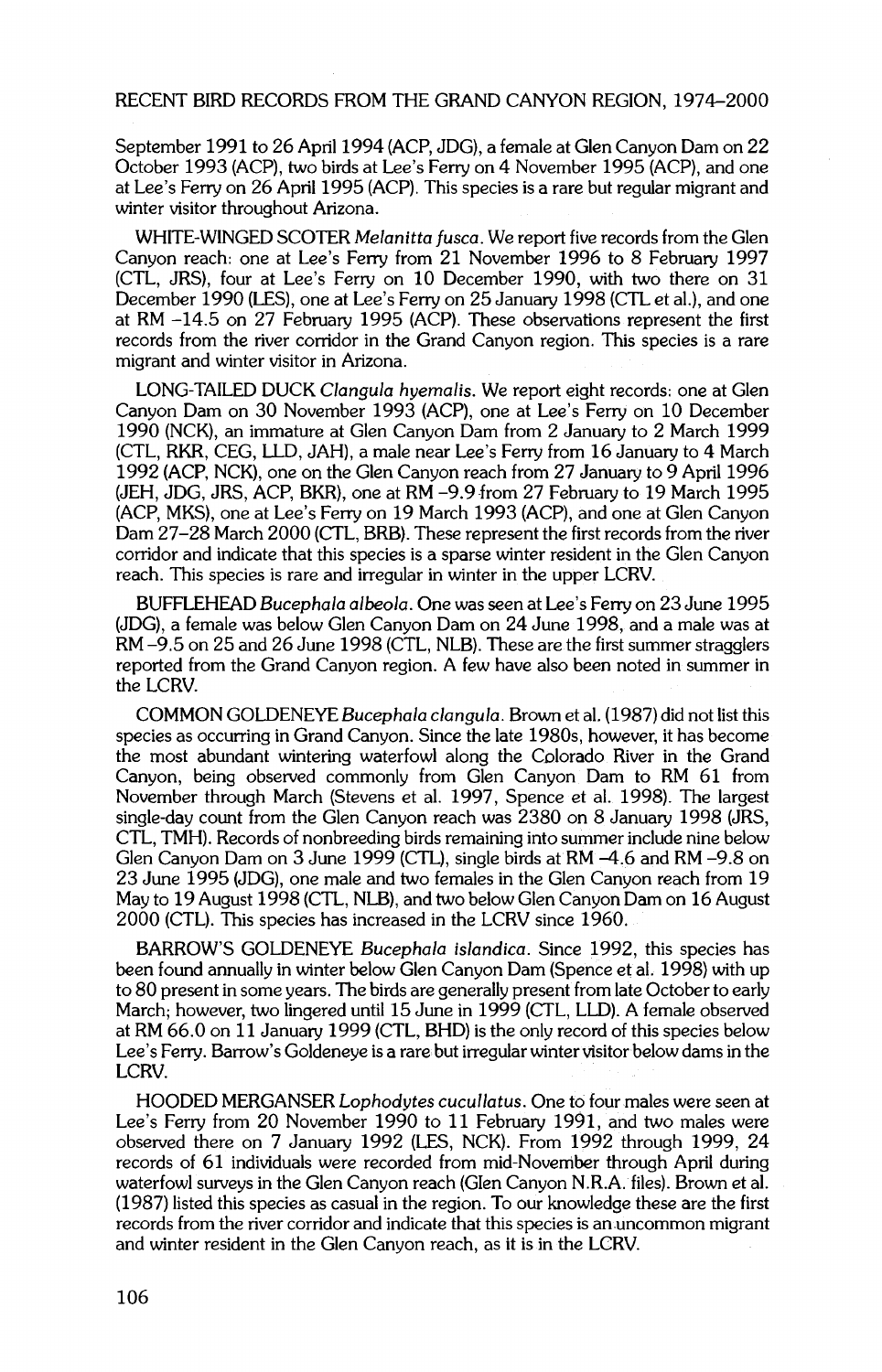**RED-BREASTED MERGANSER Mergus serrator. Brown et al. (1984, 1987) listed four records from the Grand Canyon region and described the species as casual in the region; however, our observations represent the first records from the Colorado River corridor. Four were seen at RM -6.2 on 13 February 1998 (CTL, CEG). Single males were seen at RM 64.0 on 5 April 1999 and RM 221 on 13 April 1999 (CTL, LLD, JAH, BHD). A mortally wounded female, probably struck by a Peregrine Falcon, was examined at RM 211L on 30•April 1994 (LES). The Red-breasted Merganser is a sparse migrant throughout Arizona and is occasionally a common migrant in LCRV.** 

**OSPREY Pandion haliaetus. We report the first winter records from both the Grand Canyon region and northern Arizona. Individuals were observed at Lee's**  Ferry on 10 December 1990 (NCK) and in January 1991 (KJB), in Glen Canyon at **RM -14.0 on 9 January 1998 (JDG) and on 18 January 1997 (JRS).** 

**SHARP-SHINNED HAWK Accipiter striatus. We accumulated seventeen winter records from the river corridor in January and February of 1998 and 1999 (CTL, NLB, JRS, LLD, RKR, DGS). These and four other winter records (Brown et al. 1984, Sogge et al. 1998) indicate that this species is an uncommon winter resident of the river corridor, probably exploiting small birds wintering in the dense riparian vegetation that has proliferated since the building of the dam.** 

**COMMON BLACK-HAWK Buteogallus anthra½inus. We report three records: individuals were seen at RM 60.5 on 10 April 1998 (LES), RM 205.0 on 19 April 2000 (SEO, DS, DT), and Pumpkin Spring (RM 212) on 28 June 1997 (reported to LES by JC). These three stragglers and a few previous records from the Grand**  Canyon (B. T. Brown pers. comm.) represent the first records in northern Arizona aside from the extreme northwest corner (cf. Monson and Phillips 1981). Addition**ally, the Black Hawk is a casual transient and recent summer visitor in the LCRV and a summer resident of permanent streams, primarily in central Arizona.** 

**RED-SHOULDERED HAWK Buteo lineatus. An immature, likely of the distinctive California race B. I. elegans, was seen at Quartermaster Canyon, RM 260.1L, upper Lake Mead, 26-27 February 1998 (CTL, RKR, NLB, CAL). This represents the second record from the Grand Canyon region. This species is a rare transient in Arizona that appears to be nearly annual in its occurrence.** 

**ZONE-TAILED HAWK Buteo albonotatus. Listed as casual by Brown et al. (1984), this hawk is now confirmed as a breeding species. Six successful breeding attempts were recorded from 1995 to 1999 on the south rim (Grand Canyon N.P. files, reported to LLD by EFL).** 

**VIRGINIA RAIL Rallus lirni½ola. One was seen at RM -8.7L on 2 January 1999 (RKR, CTL), one was seen at RM 52R on 10 January 2000 (JRS), and one was heard at RM 246.0L on 21 January 1998 (CTL, JRS, BHD, NLB, KME). These are the first winter records from the Grand Canyon region, though the species is a common to abundant winter resident in the LCRV.** 

SORA Porzana carolina. One and two were heard calling at RM 246.0L and **RM 265.0L, respectively, on 22 January 1998 (CTL, JRS, NLB). Nine and one were seen at RM 260.0L and RM 265.0L, respectively, on 27 February 1998 (CTL, RKR, CAL, NLB). One was observed at RM 259.5R on 4 April 2000 (CTL, LLD). There were two previous records from the Grand Canyon region. The Sora is a common winter**  resident and transient in the LCRV and a common transient throughout Arizona.

COMMON MOORHEN Gallinula chloropus. Three were at RM 260.0L on 22 **January 1998 and 27 February 1998 (JRS, NLB, BHD, CTL), two were there on 13 May 1998 (NLB, CTL), one was at RM 255.5R on 3 April 2000 (CTL, LLD), and one was at Lee's Ferry on 22 July 1994 (JDG). There was one previous record from the Grand Canyon region. This species is a fairly common but local permanent resident in LCRV.**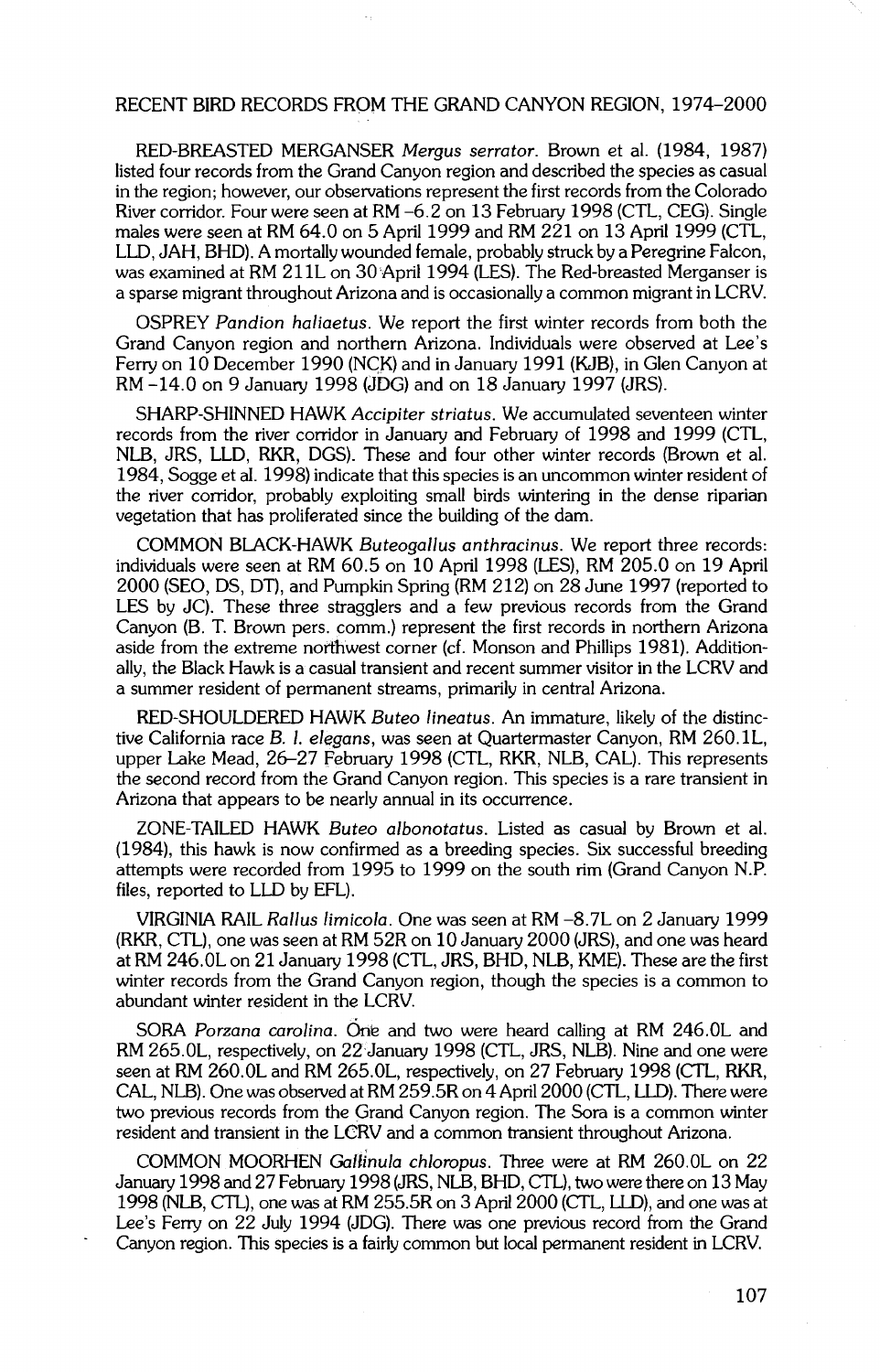**SOLITARY SANDPIPER Tringa solitaria. One was observed at RM -6.5 on 10 September 1992 (CTL). Although this is only the third record from the river corridor, the species is a fairly common migrant throughout Arizona.** 

SPOTTED SANDPIPER Actitis macularia. Brown et al. (1984) and Sogge et al. **(1998) each reported one winter record from the river. We accumulated seven additional winter records from RM 1 to 73, indicating that this species winters in small numbers along the Colorado River. Additionally, three adults with one young were observed at RM -8.0 on 1 July 1998 (CTL, NLB), and one adult and one young were observed at RM 55.5 R in early July 1987 (LES). These represent the third and fourth breeding records from the river corridor.** 

**SANDERLING Calidris alba. An immature bird was photographed by John Blaustein at RM 110R on 28 August 1974. This bird was initially identified as a Semipalmated Sandpiper (Calidris pusilia) and is the basis for that species' being ascribed to the Grand Canyon (B. T. Brown pers. comm., Brown et al. 1984, 1987, Stevens et al. 1997). A photograph of this individual in The Hidden Canyon (Blaustein 1999) is labeled as a Semipalmated Sandpiper, although it is identifiable as an immature Sanderling. Figure 2 is a more diagnostic photograph of the same bird. Sanderling is a sparse migrant through the region, and this photograph documents the only record from the Grand Canyon region.** 

**CASPIAN TERN \$terna caspia. We report the first records from the Grand Canyon region. One was seen at RM 171.3 on 9 April 1999 (LLD, JAH, CTL, BHD), another at Pearce Ferry (RM 280) on 13 May 1998 (NLB, CTL). Although a rare to fairly common transient in the LCRV, the Caspian Tern is sparse in northern Arizona.** 

**WHITE-WINGED DOVE Zenaida asiatica. We report the first records from the Grand Canyon region. Single birds were seen at Lee's Ferry on 27 April 1982 (GMS),** 



Figure 2. Sanderling at river mile 110 on 28 August 1974.

**Photo by John Blaustein**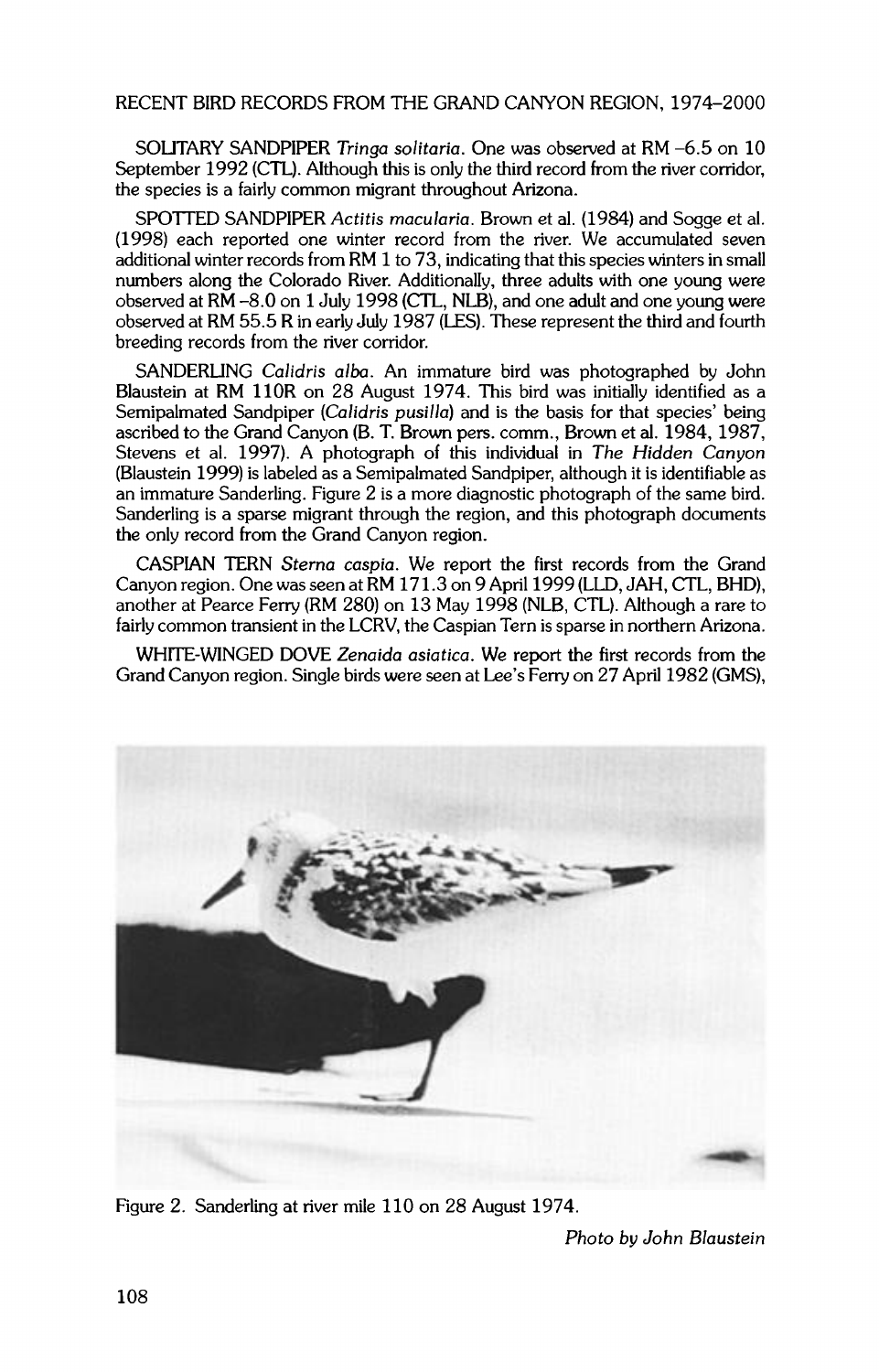**8 May 1999 (CEG), and 20 May 1992 (JRS). This species is a rare transient in northern Arizona, where records have recently increased (CTL unpubl. data).** 

**INCA DOVE Columbina inca. One was at RM 98.0R on 15 October 1993 (JB. CG), two were at Phantom Ranch (RM 87.8R) on 17 October 1998 (NLB), one was at Lonely Dell. near Lee's Ferry. on 24 October 1982 (ARL. CTL), and three were at Lee's Ferry on 2 December 1995 (JDG). There are two previous records from the Grand Canyon region. This species is an occasional transient in northern Arizona.** 

**COMMON GROUND-DOVE Columbina passerina. One was observed at Lee's Ferry on 14 October 1991 (SRG). It represents the second record of this species from the Grand Canyon region and northern Arizona.** 

**YELLOW-BILLED CUCKOO Coccyzus americanus. One was at RM -14.2 on 6 June 1995, and another (or the same) was at Lee's Ferry on 21 June 1995 (JDG). Brown et al. (1984) reported only one record from the Grand Canyon region since 1950. This species has declined sharply in the western U.S. (Hughes 1999).** 

GROOVE-BILLED ANI Crotophaga sulcirostris. One was at Cardenas Marsh, **RM 71.0L, from 10 to 13 October 1993 (photo CG, Figure 3: JB). Another was photographed at the mouth of Salt Trail Canyon in the Little Colorado River gorge 6 miles above the confluence on 21 October 1992 (reported to CTL by PFR). A third was at RM 80.5R on 23 October 1992 (LES). There was one prior record from the Grand Canyon region. This is a casual transient primarily in summer and fall in central and southern Arizona and elsewhere in the Southwest (Mlodinow and Karlson 1999).** 

**FLAMMULATED OWL Otus fiammeolus. This species is a common summer resident of pine forest on the canyon rims, occurring as late as 25 October (on the South Bass Trail at the top of the Redwall Limestone in 1999, LES). A migrant was mist-netted** 



**Figure 3. Groove-billed Ani at Cardenas Marsh, river mile 71, on 10 October 1993 Photo by Chris Geanious**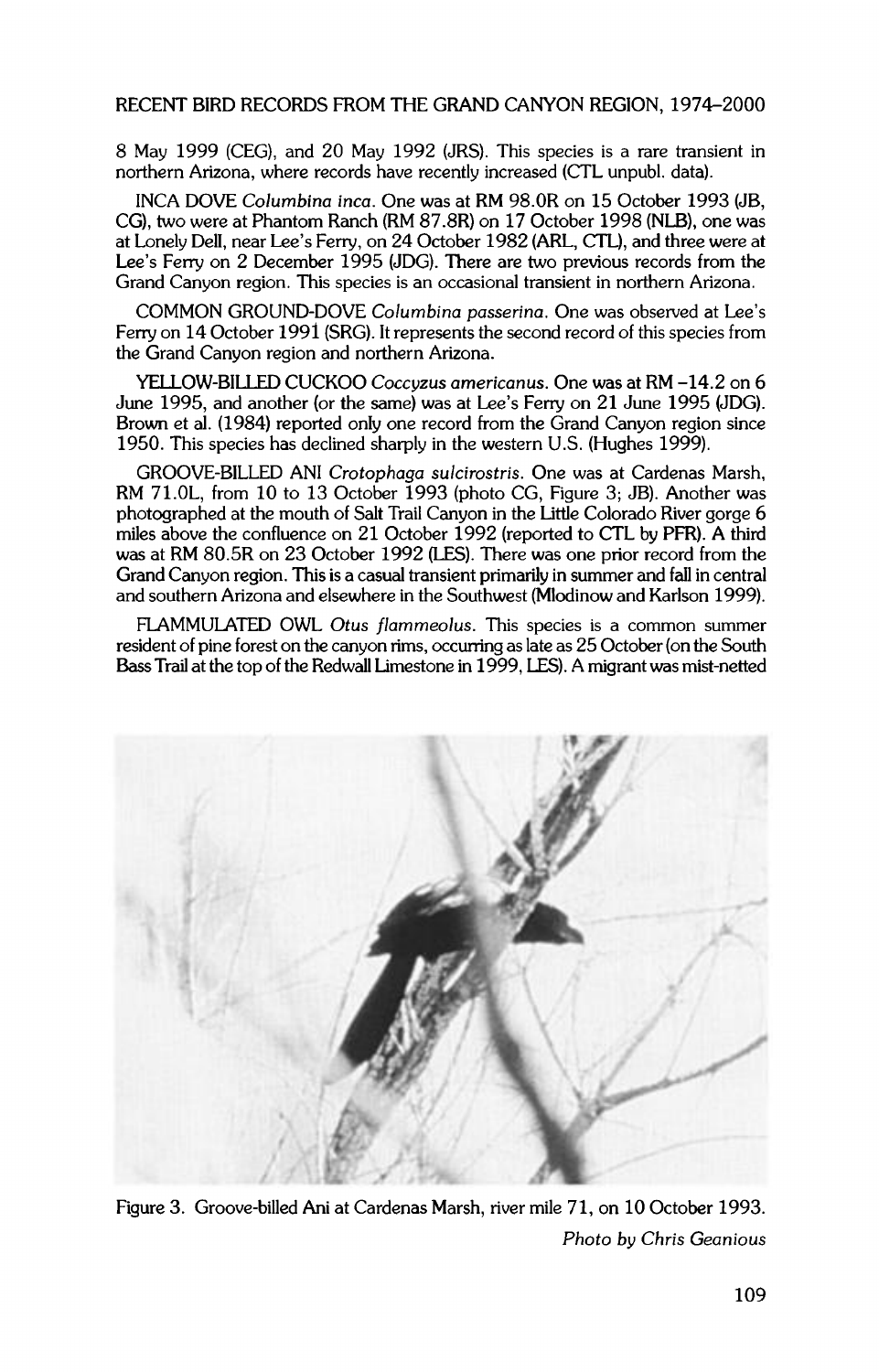**at RM 72R in dense riparian vegetation of Goodding willow (Salix gooddingii) and tamarisk on 5 May 1975 (LES). This species is occasionally found at lowland sites throughout Arizona, including two prior records from the bottom of Grand Canyon.** 

**LONG-EARED OWL Asio otus. An adult with three fledglings and the nest site (on the ground in dense tamarisk) were found at Cardenas Marsh (RM 71.0L) on 6 June**  1998 (NLB, TJT, CTL). Although this species was reported calling throughout the **night at Cardenas Marsh from 1 to 3 May 1975 (SWC) and sporadically in subsequent years (LES), the 1998 record represents one of the few breeding records from Grand Canyon and the first verified from the Colorado River corridor. The Long-eared Owl breeds sparsely throughout Arizona.** 

**NORTHERN SAW-WHET OWL Aegolius acadicus. One was observed at Kwagunt Marsh at RM 55.5R on 20 February 1996 (MJK, JB). Although irregularly present (occasionally inlarge numbers) on the canyon rims, and casually at lowland sites in the LCRV, this is the first report from the river corridor.** 

**COMMON POORWILL Phalaenoptilus nuttallii. One was seen RM 246.0R, upper Lake Mead, on 22 February 1999 (LLD, RKR, CTL). This is the first winter record from the Grand Canyon region; however, whether this bird overwintered (perhaps hibernating) or was an early migrant is unknown. The presence of an overwintering population downstream in the LCRV has yet to be demonstrated.** 

**WHIP-POOR-WILL Caprirnulgus vociferus. Two birds were heard at Swamp Point on the north rim on 27 June 1999 (reported to LLD by JPD, JVJ, NEP). This is the third record from the Grand Canyon region; the two previous records were from the same location (Brown et al. 1984). This is the northernmost locality for this species in Arizona.** 

**ANNA'S HUMMINGBIRD Calypte anna. Single males were seen at RM 196.0R and 198.0R on 16 January 1999, RM 200.5R on 17 January 1999, and RM 207.8L on 12 April 1999 (CTL). These are the first records from the Colorado River corridor and are likely associated with recent population increases and expansion in the LCRV, elsewhere in Arizona (Monson and Phillips 1981, Rosenberg et al. 1991), and in several other western states (DeSante and George 1994).** 

**COSTA'S HUMMINGBIRD Calypte costae. Brown et al. (1984) and Sogge et al. (1998) reported this species along the river corridor primarily from RM 140 downstream. A remarkable influx occurred in April and May of 1999. We recorded 60 males throughout the corridor, including 16 from RM 0 to 65 (LLD, JAH, CTL, NLB). Single males were also seen as far upstream as RM -8.4R on 26 April 1999 and RM -10.0L on 27 April 1999 (LLD, CTL). This influx may be related to the severe**  drought that prevailed in the desert Southwest during the winter. An influx of Costa's **Hummingbirds occurred in 1984 (Brown et al. 1987), which was also an exceptionally dry winter in the Southwest. One was observed at RM -6.0 on 10 April 1984 (BTB, KDG).** 

**YELLOW-BELLIED SAPSUCKER \$phyrapicus varius. A first-winter individual was at Lee's Ferry from 16 to 30 January 1994 (CTL), and an adult male was at RM 1.0R on 12 February 1999 (RKR, CTL, LLD). These are the first reports of this species from the Grand Canyon region. The Yellow-bellied Sapsucker is a rare winter visitor in the southwestern half of Arizona, including the LCRV.** 

**WILLOW FLYCATCHER Ernpidonax traillii. The decline and virtual disappearance of the breeding population of this species along the river corridor has been documented by Sogge et al. (1997) and Brown (1988). A territorial male was observed at RM -7.0L from 27 May to 15 June 1999 (LLD, CTL, JAH); it is the first to be noted from the Glen Canyon reach (M. Sogge pers. comm.).**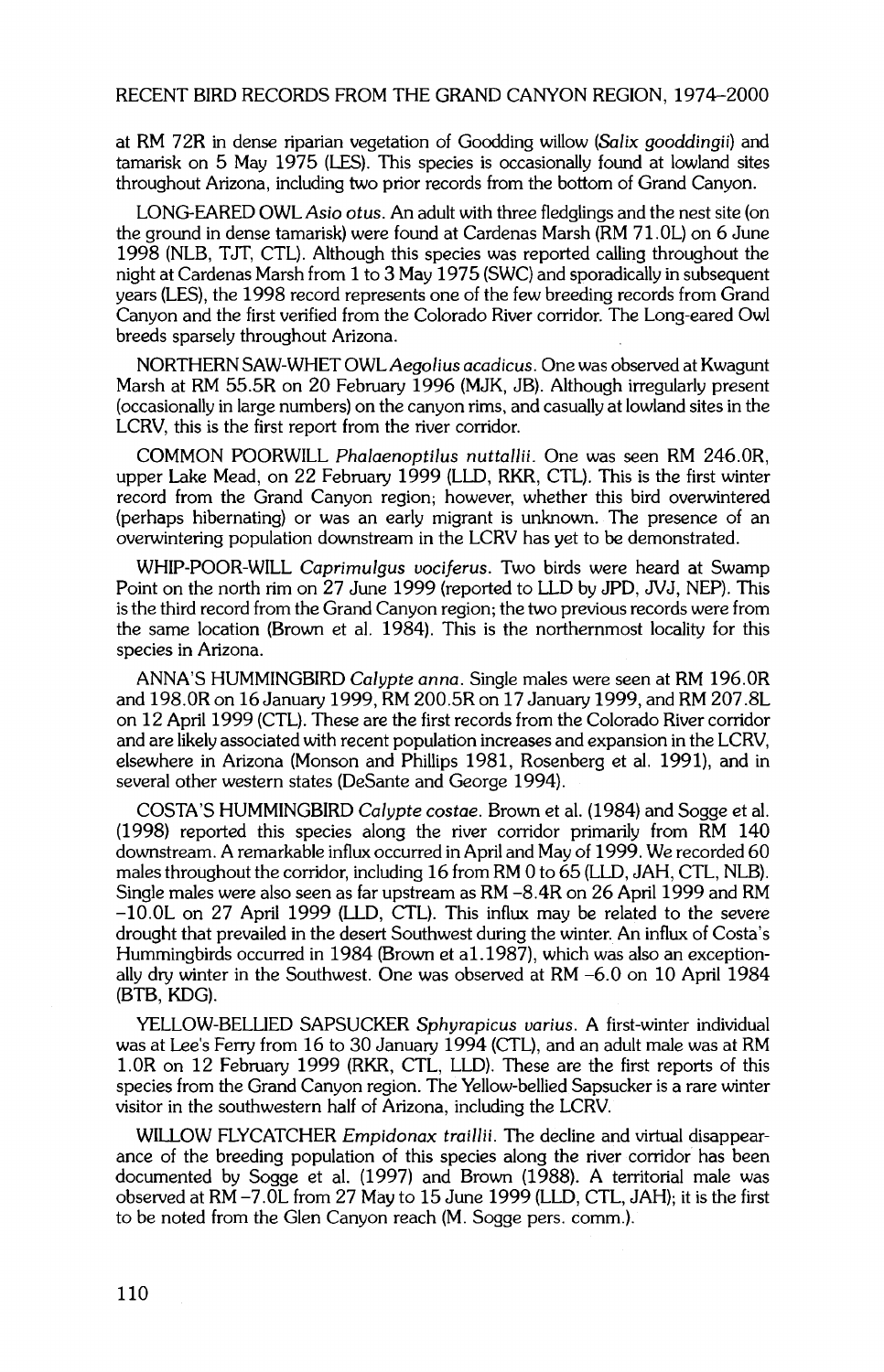**HAMMOND'S FLYCATCHER Ernpidonax harnmondii. One seen at RM 193.8R on 23 February 1998 (CTL, RKR) represents the first winter record from the Grand Canyon region and northern Arizona. The species is a rare and irregular winter resident in the LCRV.** 

**GRAY FLYCATCHER Ernpidonax wrightii. The first winter record from the Grand Canyon region is of one at RM 207.5L on 21 February 1999 (CTL, RKR). The Gray Flycatcher is a locally uncommon winter resident in the LCRV.** 

**DUSKY FLYCATCHER Ernpidonax oberholseri. One was seen and heard at RM 49.1R on 18 February 1998 (RKR, CTL, NLB, CAL). This represents the first winter record of the Dusky Flycatcher from the Grand Canyon region. The species is a rare and irregular winter resident in the LCRV.** 

**BLACK PHOEBE Sayornis nigricans. We report the first winter and breeding records from the Glen Canyon reach. At RM -12.0L, one bird was seen on 2 January 1999 (RKR, CTL) and two were seen on 3 and 30 January 2000 (RKR, LLD, JDG). Another bird was at RM -11.5R on 2 February 1999 (CTL, LLD). A bird was seen at a newly constructed nest at RM -12.0R on 20 April 1999; this nest contained two eggs on 16 June 1999, and a second nest found the same day at RM -13.4L contained four eggs (CTL, JAH). The nest at RM -12.0R contained four eggs on 27 April 2000 (CTL). A family group was seen at the base of Glen Canyon Dam on 7 July 1997 (CTL, DGS, BKR). This species has expanded its range in Arizona, particularly in the LCRV, and our records suggest this expansion includes the Grand Canyon region.** 

**EASTERN PHOEBE Sayornis phoebe. We report the first records of this species from the Grand Canyon region. Individuals were observed at RM 1.0R and 1.8R on 1 April 1999 (CTL, JAH, KGM, BHD, MC, LLD) and at RM 155.2 on 8 April 1999**  (CTL, JAH, LLD, BHD). The Eastern Phoebe is an uncommon migrant/winter **resident in much of Arizona, but its status in northern Arizona is unclear.** 

**VERMILION FLYCATCHER Pyrocephalus rubinus. A male was at Lonely Dell, Lee's Ferry, from 25 May to 4 June 1997 (LSB, CEG). This is the sixth record from the river corridor. Although a common summer resident in southern Arizona, this species is a sparse transient in northern Arizona.** 

BROWN-CRESTED FLYCATCHER Mviarchus tyrannulus. Brown et al. (1984, **1987) speculated on this species' occurrence in Grand Canyon. Sogge et al. (1998) confirmed its restricted range in the immediate area of RM 198, and LES observed one to two pairs in the cottonwoods at Supai Campground in Havasu Canyon periodically during the 1980s and 1990s. From 1997 to 1999 we recorded 12 observations (a maximum of 18 individuals) from RM 194 to 204 (CTL, LLD, NLB, JAH, TJT). Remarkably, one was observed at RM 5.2R on 30 May 1999 (reported to LLD by TJT, LA, KB). Our records suggest this species is continuing its expansion into the Grand Canyon region, as noted in the LCRV (Rosenberg et al. 1991) and elsewhere in the Southwest (Johnson 1994).** 

**EASTERN KINGBIRD Tyrannus tyrannus. One was observed at Lee's Ferry on 14 July 1994 (JDG). This is the fourth record from the river corridor of this rare annual migrant in Arizona.** 

**SCISSOR-TAILED FLYCATCHER Tyrannus forficatus. We report the first record of this species from the Grand Canyon region: one at RM 74R on 14 June 1996 (reported to LES by SH, JC). A different (or the same) bird was reported at Thunder River ten days later (reported to LES by TF). This species is a recurring summer visitor (over 45 records) in Arizona.** 

**NORTHERN SHRIKE Lanius excubitor. There was one previous record from the river corridor. We report four additional records: an adult at RM 5.8R on 17 December 1999 (CTL, CAB), and at Lee's Ferry an adult on 1 January 1998 (JRS),**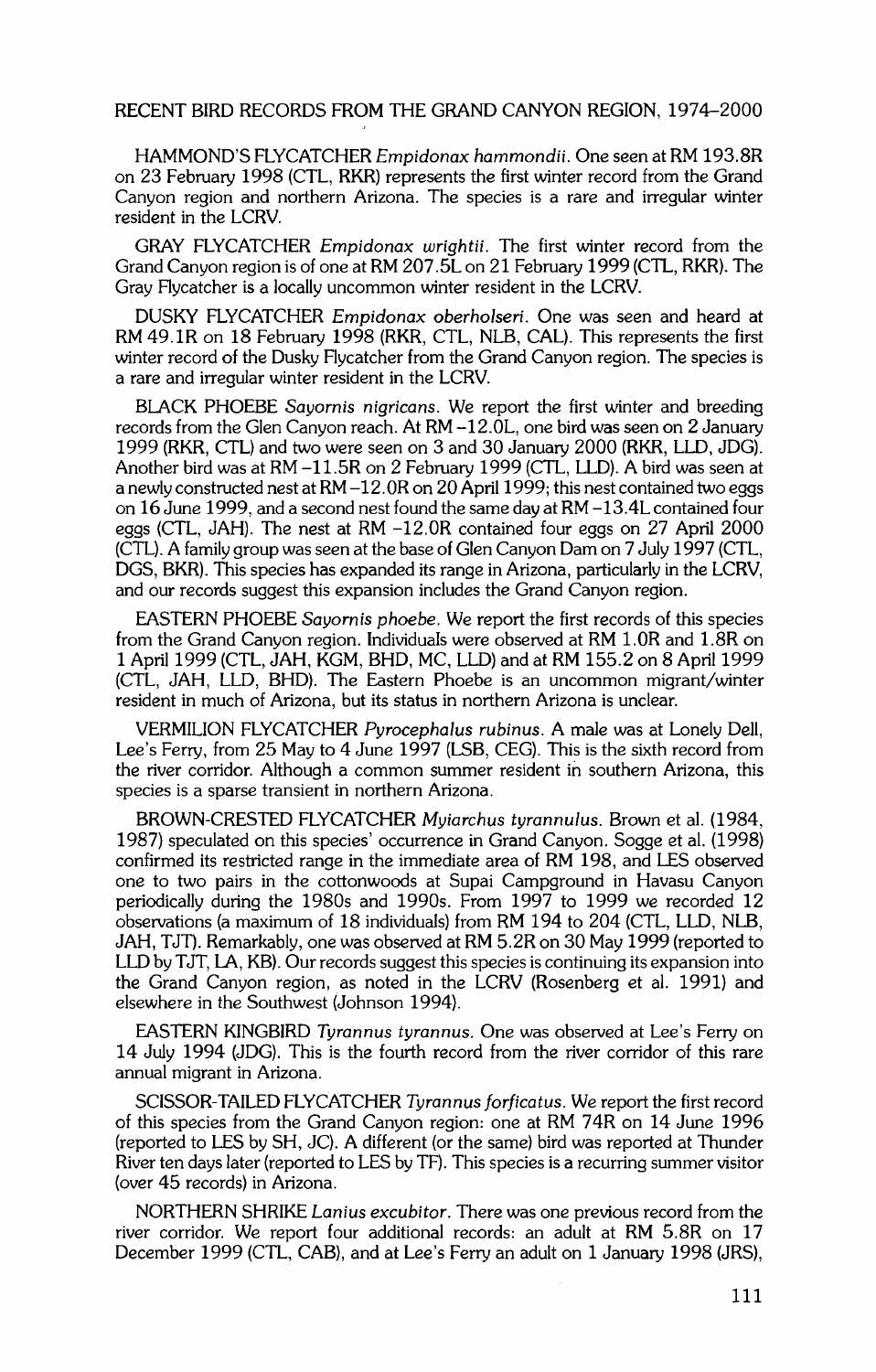**an immature on 15 January 1997 (CTL), and an adult found dead on 1 February 2000 (CAB; specimen to Univ. of Ariz.). This species is a regular and uncommon winter resident in northern Arizona.** 

**BELL'S VIREO Vireo bellii. Both Brown et al. (1984) and Sogge et al. (1998) reported this species as a breeding resident as far upstream as RM 50, with occasional vagrants as far as Lee's Ferry. We report three records above Lee's Ferry: two at RM -8.8L on 2 June 1993 (JRS), two at RM -8.3 on 6 June 1995 (JDG), and one at RM -2.3L on 7 July 1997 (CTL, NLB). The presence of two birds each in June of 1993 and 1995 in Glen Canyon may indicate breeding. Our records suggest that the range expansion in the Grand Canyon region documented by Brown et al. (1983) is continuing.** 

**CASSlN'S VIREO Vireo cassinii. One was seen at RM 193.8R on 10 April 1999 (CTL, LLD, JAH) and at RM 198.0R on 11 April 1999 (CTL). These records are nearly a month earlier than the known spring passage in northern Arizona (Phillips et al. 1964) and may represent individuals that wintered locally. This species is known to winter in the LCRV and is a common migrant throughout Arizona.** 

HUTTON'S VIREO Vireo huttoni. We report the first record of this species from **the Grand Canyon region and the northernmost record from Arizona. One was heard singing and later observed at RM 204.1R on 21 February 1999 (CTL, LLD, RKR). Hutton's Vireo is a common summer and uncommon winter resident in central and southeastern Arizona and a casual transient and winter visitor to the LCRV.** 

**RED-EYED VIREO Vireo olivaceus. One was observed at Lonely Dell, Lee's Ferry, on 23 September 1998 (CTL, NLB). There were six previous records from the Grand Canyon region. This species is a sparse transient throughout Arizona, but reports**  have declined in recent years.

**BLUE JAY Cyanocitta cristata. One was observed at RM 175.8 on 7 May 1998 (CTL, PW, photo NLB). This represents the first record of this species from the Grand Canyon region and the sixth report from Arizona (Rosenberg and Witzeman 1999).** 

**TREE SWALLOW Tachycineta bicolor. One was seen at RM 204.0 on 24 February 1998, and two were seen at RM 223.0 on 25 February 1998 (CTL, RKR, CAL). These represent the earliest spring records from the Grand Canyon region and were probably early spring arrivals.** 

**NORTHERN ROUGH-WINGED SWALLOW \$telgidopteryx serripennis. One was at RM 208.7 on 21 February 1999 (AMD, CTL, LLD), and six were between RM 260.2 and Pearce Ferry on 26 and 27 February 1998 (CAL, RKR, NLB). These**  represent the earliest records from the Grand Canyon region and were probably early **spring migrants. Additionally, one was seen at Lee's Ferry on 16 January 2000 (CAB) during a period of unusually mild weather. Breeding by this species on upper Lake Mead was recorded by Brown et al. (1993) and R. McKernan (pers. comm.). We report nests farther upstream than has previously been noted. At RM 196.0, a nest was observed 10 May 1999 (NLB, BHD), and adults with fledglings were observed on 10 June 1998 (NLB, PW).** 

**CACTUS WREN Carnpylorhynchus brunneicapillus. This species is a rare to uncommon permanent resident in the upper Lake Mead area (Brown et al. 1984) and the middle reaches of Peach Springs Wash (LES). A nest containing three eggs was found at RM 207.5L on 12 April 1999 (CTL). To our knowledge, this is the farthest upstream Cactus Wren breeding has been reported.** 

**HOUSE WREN Troglodytes aedon. We report the first seven known winter records from the Grand Canyon region: one each at RM 203.0L, 204.3R, and 209.0L on 17 January 1999 (CTL, NLB, RKR), Spencer Canyon, RM 246.0L, on**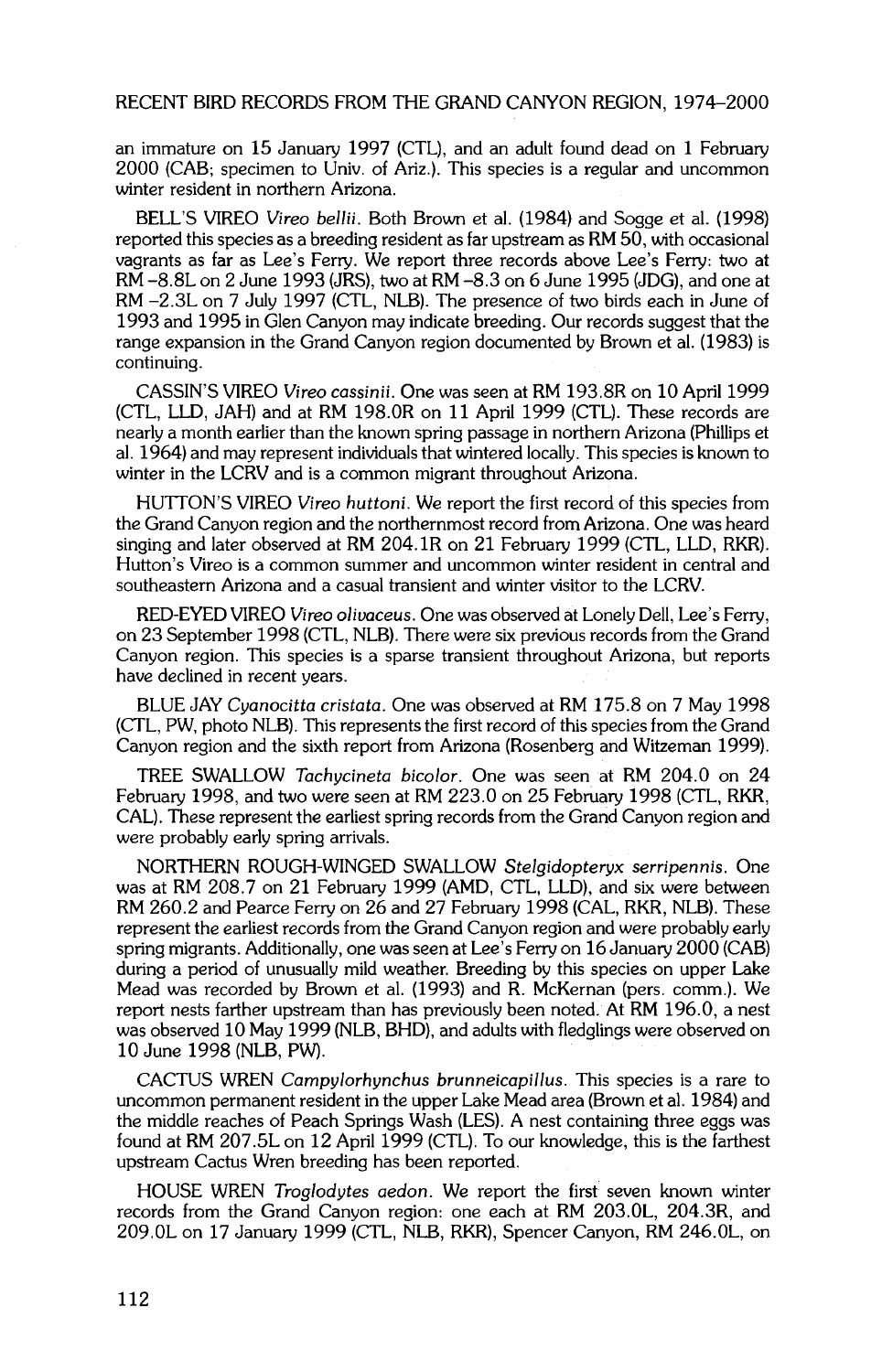**18 January 1999 and 26 February 1998 (CTL, NLB, RKR), and RM 209.0L on 20 January 1998 (JRS, CTL) and 21 February 1999 (LLD, RKR). This species is a fairly common winter resident in the LCRV but is sparse in winter in northern Arizona.** 

**WINTER WREN Troglodytes troglodytes. Both Brown et al. (1984) and Sogge et al. (1998) considered this species to be a rare transient and winter visitor in riparian vegetation of the Colorado River and its lower tributaries. Our series of records indicates that it may be more common. We recorded 21 observations of 26 individuals from the length of the river corridor in 1998 and 1999. These records extend the known period of occurrence in the Grand Canyon region from 16 October 1999 (at Indian Gardens; CTL) to 1 April 1999 (at RM 5.8R; JAH). The Winter Wren is a rare**  winter resident throughout riparian areas in central and southern Arizona.

**BLUE-GRAY GNATCATCHER Polioptila caerulea. There was one previous winter record from the river corridor, and we add two more. Three were at Lee's Ferry on 5 December 1995 (JDG), three at RM -11.0R on 30 January 2000 (JDG). This species is common in southern Arizona in winter but sparse in the northern portions.** 

**HERMIT THRUSH Catharus guttatus. There were three previous winter records (Brown et al. 1984, Sogge et al. 1998). From 1998 to 2000, we accumulated 12 winter records extending from RM -7.0 to 265.0, with the majority below RM 200. These records establish that this species is an uncommon winter resident in riparian vegetation along the river corridor, primarily in the lower western portions of the Grand Canyon. The Hermit Thrush is a common winter resident in riparian areas in central and southern Arizona and the LCRV.** 

**NORTHERN MOCKINGBIRD Mimus polyglottos. At "Dox Seep" at RM 70L on 1 June 1995, an adult Blue-gray Gnatcatcher was observed landing on the head of a fledgling Northern Mockingbird and unsuccessfully attempting to place a geometrid moth larva in the panting mockingbird's bright yellow mouth (LES). This was the first evidence of nesting mockingbirds known to us in the river corridor in the Grand Canyon, although singing males are heard here sporadically.** 

**SAGE THRASHER Oreoscoptes montanus. One was observed at RM 196.0R on 20 February 1999 (CTL, LLD). This is the third record from the Colorado River in the Grand Canyon region and likely represents an early spring migrant. This species is a migrant and sparse summer resident on adjacent arid plateaus.** 

**CRISSAL THRASHER Toxostoma crissale. The status and distribution of this species in northern Arizona are poorly known (Phillips et al. 1964, Brown et al. 1984), but recent field work is clarifying its distribution in the region. Brown et al. (1984) speculated that it is a locally rare resident in the western Grand Canyon and noted only two records from the Colorado River. Sogge et al. (1998) reported four additional records from the Colorado River from RM 173.8 to 204.5R during winter and spring surveys. We add five records: one each at RM 246.0R on 22 January (CTL, JRS) and 26 February 1998 (RKR, CAL), seven at RM 265.0L on 27 February 1998 (CTL, RKR, CAL), and one at RM 45.5R on 2 April 1998 (NLB, CTL). Last, one remained at Lonely Dell, Lee's Ferry, from 30 November 1999 to 9 February 2000 (CAB, CTL). The Arizona breeding-bird arias project documented breeding across north-central and northwestern Arizona from the Echo Cliffs west (T. Corman pers. comm.), and there are several winter records from the western Navajo Nation (CTL unpubl. data). It may be concluded that this species is a sparse permanent**  resident throughout much of northwestern Arizona. In the Grand Canyon region, it is **found primarily on plateaus in open sage desert and juniper woodlands, and along the Colorado River from RM 175 downstream to Grand Wash Cliffs (RM 280).** 

**EUROPEAN STARLING Sturnus vulgaris. Although nonnative starlings are widespread throughout the United States, their distribution and ecological role in**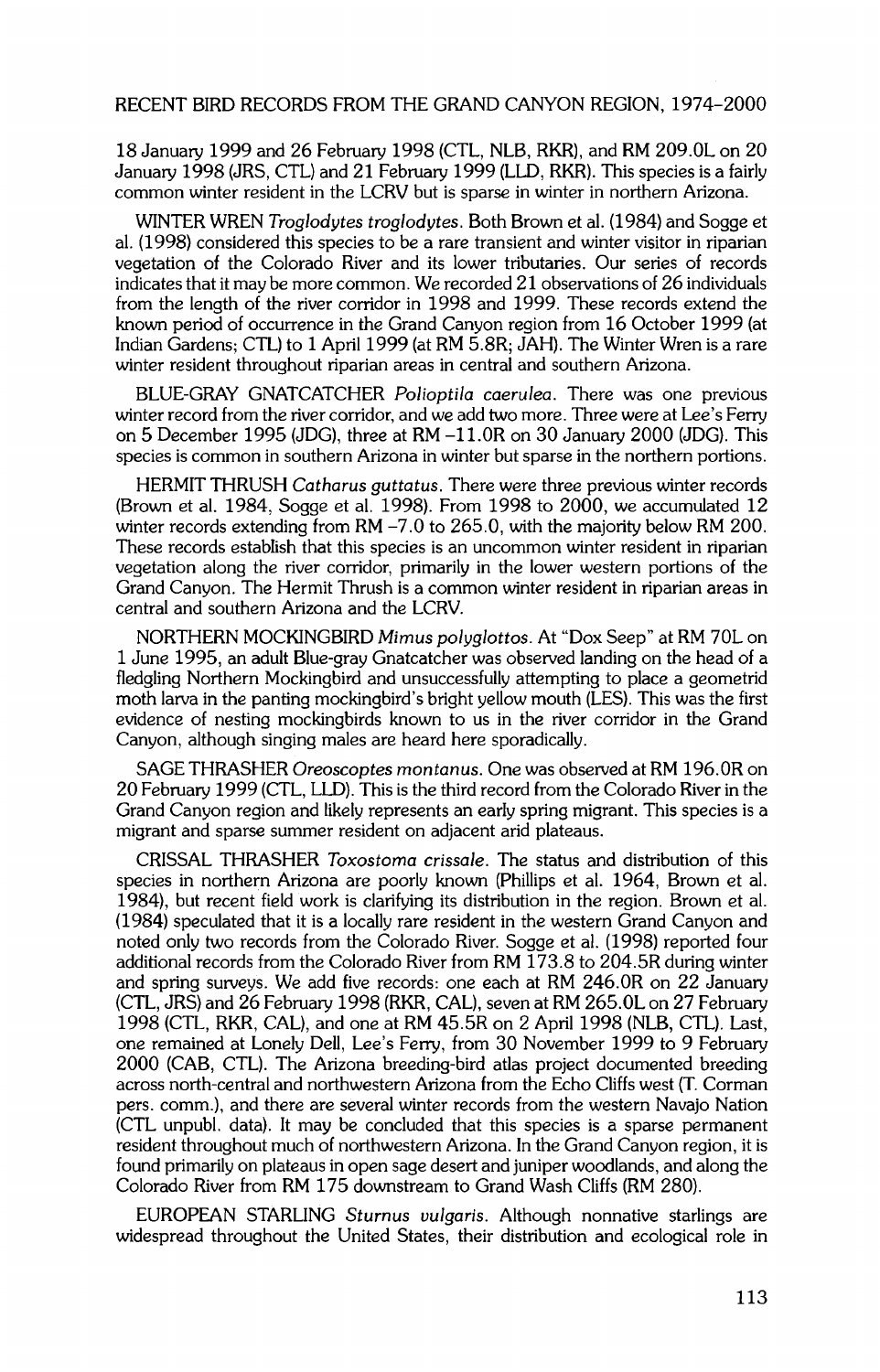**Grand Canyon are poorly known. Although single birds are occasionally seen during summer, a flock of 50 birds was seen for a full day at Granite Park (RM 209L) on 13 November 1993 (LES). This record corresponds to a marked period of migratory passage in northeastern Arizona (CTL unpubl. data).** 

**BOHEMIAN WAXWING Bombycilla garrulus. One was observed at Lonely Dell, Lee's Ferry, on 20 May 1992 (JRS). This represents the third record from the Grand Canyon region and is perhaps the latest in spring that this species has been reported from Arizona (cf. Phillips et al. 1964). The Bohemian Waxwing is a sparse and erratic winter visitor to northern Arizona.** 

**ORANGE-CROWNED WARBLER Vermiuora celata. There were no winter records prior to our observations. From 1998 to 2000, we accumulated 23 winter records from RM -10 to 265. Although these records extend the length of the river corridor, the majority are from the lower western end. These records establish that this species is an uncommon winter resident in riparian vegetation along the Colorado River in the Grand Canyon region, perhaps becoming so only since completion of Glen Canyon Dam. Furthermore, it is a common winter resident along the LCRV.** 

**NORTHERN PARULA Parula americana. We report the first record of this species from the Grand Canyon region. An immature male was at Lee's Ferry from 19 November to 29 December 1999 (CTL, CEG). The Parula is a rare but regular migrant and winter resident in the LCRV and throughout Arizona, with reports increasing in recent years.** 

**PRAIRIE WARBLER Dendroica discolor. We report the first record of this species from the Grand Canyon region. An adult male was seen at Spencer Canyon, RM 246.0L, on 22 January and 26 February 1998 (JRS, CTL, KME, CAL, RKR). This species is casual in Arizona.** 

**AMERICAN REDSTART \$etophaga ruticilla. We report three records: a male at RM 131.6L on 13 May 2000 (LLD, BTM, LKM), one at Lonely Dell, Lee's Ferry, on 3 June 1986 (CTL), and one at RM 11.3R on 13 October 2000 (JDG). There were four previous records, two from the river corridor, one in spring, one in fall, and two fall records from the rim. This is a sparse but regular transient throughout Arizona.** 

**PROTHONOTARY WARBLER Protonotaria citrea. We report the first record of this species from the Grand Canyon region. One was observed at RM -14.3R on 26**  May 1994 (JDG). This species is a sparse transient throughout Arizona.

**COMMON YELLOWTHROAT Geothlypis trichas. We report the first winter record of this species from the Grand Canyon region. An adult male was at RM 50.0L on 10 January and 14 February 1999 (CTL, RKR, PGF). The species is a fairly common winter resident in the LCRV.** 

**PAINTED REDSTART Myioborus pictus. Brown et al. (1984) reported three previous records from the Grand Canyon region. We report one at RM 31.5R on 4 April 1999 (reported to CTL by CBN, BJB, TD). These are the only reports of this species from northern Arizona. Our record corresponds to the unusual occurrence of this species at nearly 20 lowland sites in Arizona in the spring of 1999 (Rosenberg and Benesh 1999).** 

**SUMMER TANAGER Piranga rubra. This species has recently colonized and become a rare summer resident in lowland riparian areas in the Grand Canyon (Brown et al. 1984). Sogge et al. (1998) reported singing males as far upstream as RM 46.7 but no evidence of nesting. We accumulated four sightings that seem to indicate that this expansion is continuing upstream into the Glen Canyon reach: a subadult male at RM -13.4L on 22 May 1998 (CTL), a subadult male at RM -3.0R on 25 May 1999 (CTL, LLD), one at RM -6.1R on 21 June 1995 (JDG), and an adult male at RM -8.6R on 21 July 1993 (JRS). Although this species has recently**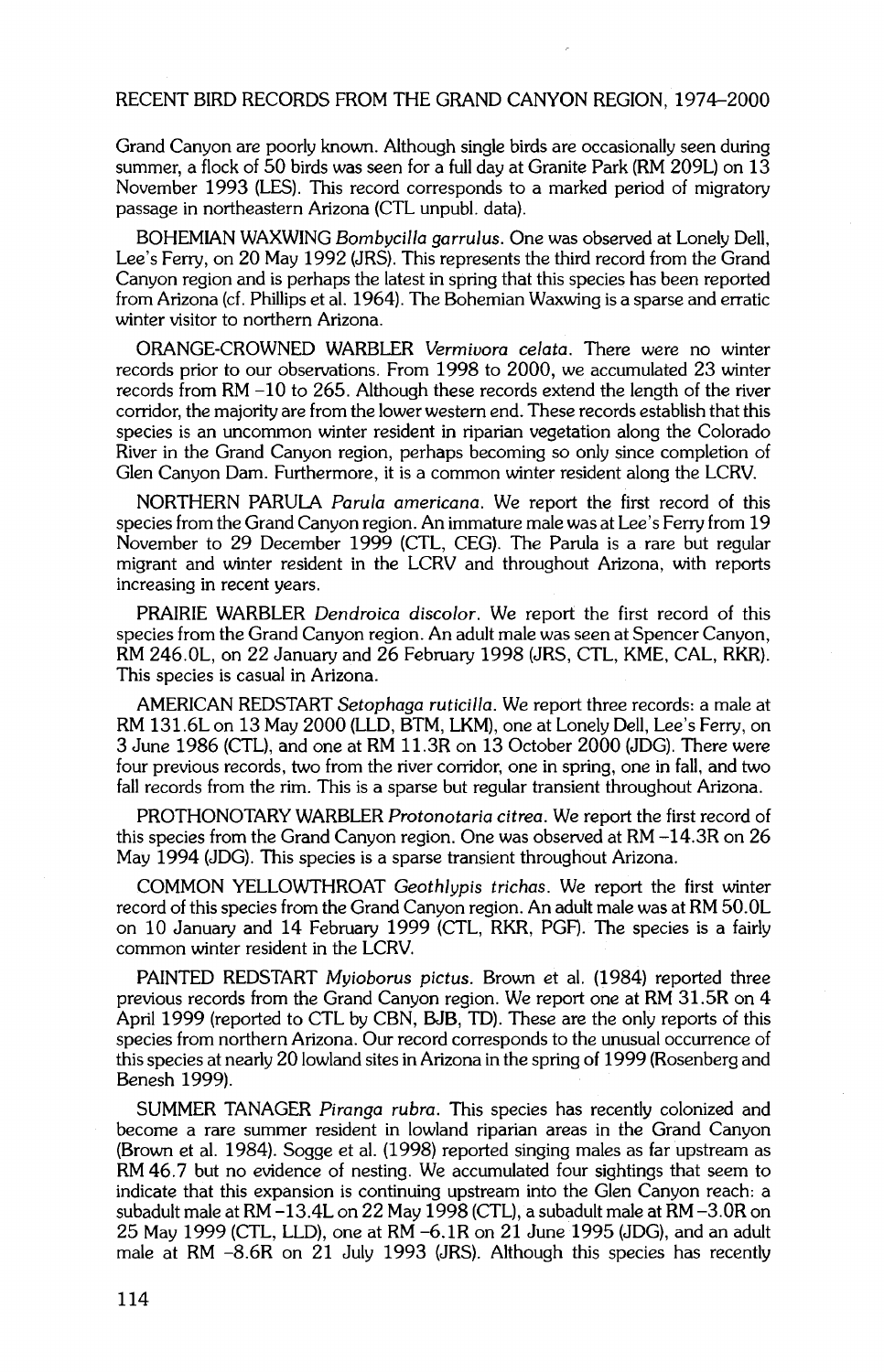**increased in the Grand Canyon region, it has decreased dramatically in the LCRV.** 

**CHIPPING SPARROW Spizella passerina. We report four winter records: two at RM 209.0L on 21 January 1998 (JRS, CTL), two on 25 February 1998 (NLB, RKR), and one there on 18 January 1999 (CTL, NLB), and two at RM 196.0R on 23 February 1998 (RKR, CTL). There were two previous winter records from the river corridor. The species is rare in northern Arizona in winter.** 

**CLAY-COLORED SPARROW Spizella pallida. We report the first record of this species from the Grand Canyon region. One was observed at RM 1 .OR (Paria Beach) on 2 May 1995 (JDG).** 

**BREWER'S SPARROW \$pizella breweri. We report the first winter records of this species from the Grand Canyon region. One was at RM 5.2R on 12 January 1998 (CTL, NLB), 25 were at RM -3.0R on 13 February 1998 (CTL, CEG), and two were at RM 56.1R on 19 February 1998 (RKR, CAL, NLB). This species is generally sparse in winter in northern Arizona, and our records may be a result of favorable weather and/or food conditions.** 

**BLACK-THROATED SPARROW Amphispiza bilineata. This species is known as a common summer resident in desert habitats throughout northern Arizona with rather abrupt arrival and departure from the region in mid-March and early September (Phillips et al. 1964). Although it is not known as a winter resident in this area (Brown et al. 1984, Sogge et al. 1998), we accumulated 11 records of more than 20 individuals from desert scrub adjacent to the Colorado River from October through February. From these records, it is apparent that this species winters in small numbers in the lowlands along the Colorado River in the Grand Canyon region.** 

**GRASSHOPPER SPARROW Ammodramus savannarum. One was seen at RM 1.0R on 27 and 31 October 1996 (CTL). This observation is the first report from the river corridor and the third from the Grand Canyon region. This species is a sparse migrant in northern Arizona (CTL unpubl. data) and more common elsewhere in the state.** 

**FOX SPARROW Passerella iliaca. "Slate-colored" individuals were observed at Lee's Ferry on 27 October 1996 (CTL), RM -7.0L on 3 February 2000 (CTL, JRS), RM -8.8L on 18 March 1996 (JRS), and Spring Canyon (RM 204.4R) on 11 April 1999 (CTL, JAH). There were two previous records from the river corridor. This**  species is a rare transient and winter resident throughout Arizona.

LINCOLN'S SPARROW Melospiza lincolnii. Both Brown et al. (1987) and Sogge et al. (1998) speculated that this species may winter in the Grand Canyon region. **During winter survey trips along the Colorado River in January and February, we recorded 60 in 1998 and 16 in 1999 (CTL, JRS, NLB, RKR, LLD). These records indicate that this species winters in the riparian vegetation along the Colorado River in the Grand Canyon region with high year-to-year variability. It is common in winter in southern Arizona.** 

**SWAMP SPARROW Melospiza georgiana. The two previous records were of one in October (Brown et al. 1984) and one in April (Sogge et al. 1998). We report six records, the first winter records from the Grand Canyon region. Individuals were observed at RM -8.7L on 4 February 2000 (CTL), RM 1.6R on 17 February 1998 (CTL, RKR) and 30 November 1999-23 February 2000 (CTL), Phantom Ranch (RM 87.8R) on 20 February 1998 (RKR), RM 204.3R on 24 February 1998 (RKR), and RM 209.0R on 25 February 1998 (RKR, NLB). This species is a rare winter resident in northern Arizona.** 

**WHITE-THROATED SPARROW Zonotrichia albicollis. We report seven records. Individuals were observed at RM -14.3R on 29 October 1998 (CTL), at Lee's Ferry**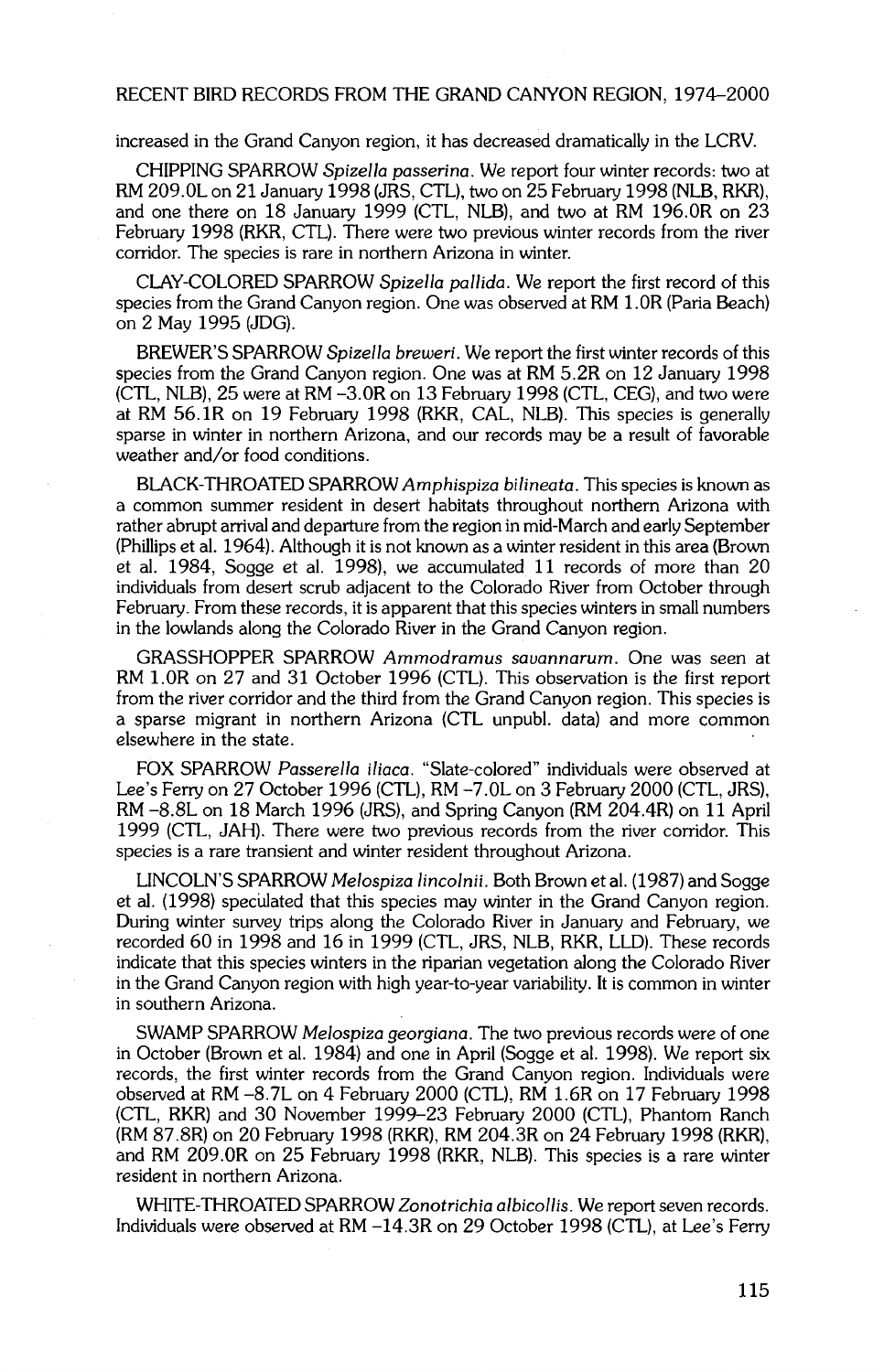**from 5 December 1994 to 7 March 1995 (JDG) and on 5 December 1995 (JDG, CTL), at RiM 87.8R on 15 January 1998 (JRS), and at RM -0.5L on 27 March 2000 (CTL). There were four previous records from the Grand Canyon region, two from the Colorado River corridor. The White-throated Sparrow is an uncommon winter resident throughout Arizona but is considered rare in the LCRV.** 

**GOLDEN-CROWNED SPARROW Zonotrichia atricapilla. Individuals were observed at RM -8.8R on 8 January 1998 (CTL, JRS), upper Deer Creek on 13 January 1999 (CTL), RM 136.3R on 2 April 1997 (CTL, JRS, AF), and RM 53.0R on 5 April 1999 (CTL, JAH). There were four previous records from the Grand Canyon region. This species is an uncommon winter visitor throughout Arizona, although less numerous in the northern portions.** 

**BOBOLINK Dolichonyx oryziuorus. The first record of this species from the Grand Canyon region is of one at Lonely Dell, Lee's Ferry, on 15 September 1994 (JDG). The Bobolink is a sparse, primarily fall, migrant throughout Arizona.** 

**COMMON GRACKLE Quiscalus quiscula. We report the first records of this species from the Grand Canyon region. One was observed with a female Great-tailed Grackle (Q. mexicanus) at RM 198.0R on 9 and 10 June 1997 (CTL, NLB, MDY), another was in the Lee's Ferry area from 28 May to 31 July 1997 (CTL, CEG, DGS), with two present there on 29 and 31 July 1997 (CTL, CEG, DGS), and another was at RM 217.8 on 16 November 1993 (LES). This species is a recent sparse transient to Arizona (LaRue and Ellis 1992).** 

**STREAK-BACKED ORIOLE Icterus pustulatus. One was seen and heard at Spencer Canyon, RM 246.0L, upper Lake Mead, on 22 January 1998 (JRS, CTL, NLB, KME). This represents the first record of this Mexican oriole from the Grand Canyon region. This species is known for its rare breeding (Corman and Monson 1995) and rare but regular winter northward dispersal from Mexico into southern Arizona (Monson and Phillips 1981, Rosenberg and Witzeman 1999). This is the northernmost occurrence in Arizona.** 

**RED CROSSBILL Loxia curuirostra. One was seen at RM 51.5L on 13 January 1998 (CTL, JRS). There were no previous records from the river corridor. This species is a rare irregular transient at lowland sites throughout Arizona.** 

#### **ACKNOWLEDGMENTS**

**The following is the list of observers with initials cited in text: LA, Lawrence Abbott; KB, Karen Barnett; JB, Jeffery Bennett; CAB, Catherine A. Bland; BRB, Ben R.**  Bobowski; KSB, Katie S. Bobowski; WB, William Boecklen; BJB, Byron J. Boyle; **RGB, Robert G. Bramblett; CB, Christopher Brod; BTB, Bryan T. Brown; NLB, Nikolle L. Brown; KJB, Kelly J. Burke; LSB, Lori S. Bush; SWC, Steven W. Carothers; MC, Matt Clifford; JC, Jerry Cox; TD, Tim Dale; JPD, John P. DeLong; BHD, Brian H. Dierker; LLD, Lara L. Dickson; AMD, A. Murphy Doty; KME, Kristin M. Enos; TF, Thomas Fergason; AF, Aaron Flesch; PGF, Peter G. Friederici; SRG, Steve R. Ganley; CG, Chris Geanious; CEG, Christine E. Goetze; JDG, John D. Grahame; KDG, Kathy D. Groschupf; KG and DG, Kenton and Diane Grua; TMH, Tom M. Habefie; DH, Dan Hall; SH, Sharon Hester; JEH, John E. Hildebandt; JAH, Jennifer A. Holmes; SMJ, Sarah M. James; MJK, Michael J. Kearsley; JVJ, Jessica V. Jewell; NCK, Natasha C. Kline; ARL, Anne R. LaRue; CTL, Charles T. LaRue; EFL, Elaine E Leslie; CAL, Casey A. Lott; BTM, Brian T. Meiering; LKM, Lisa K. Miller; VM, Velma McMeekin; KGM, Ken G. McMullen; CBN, Clay B. Nelson; SEO, Sue E. Ordway; NEP, Nicolas E. Pappani; AP, Alan Peterson; ACP, A. Clive Pinnock; RKR, Roger K. Radd; BKR, Brenda K. Russell; PFR, Patrick E Ryan; DS, Drifter Smith; DGS, Dwight G. Smith; JRS, John R. Spence; MKS, Mark K. Sogge; LES,**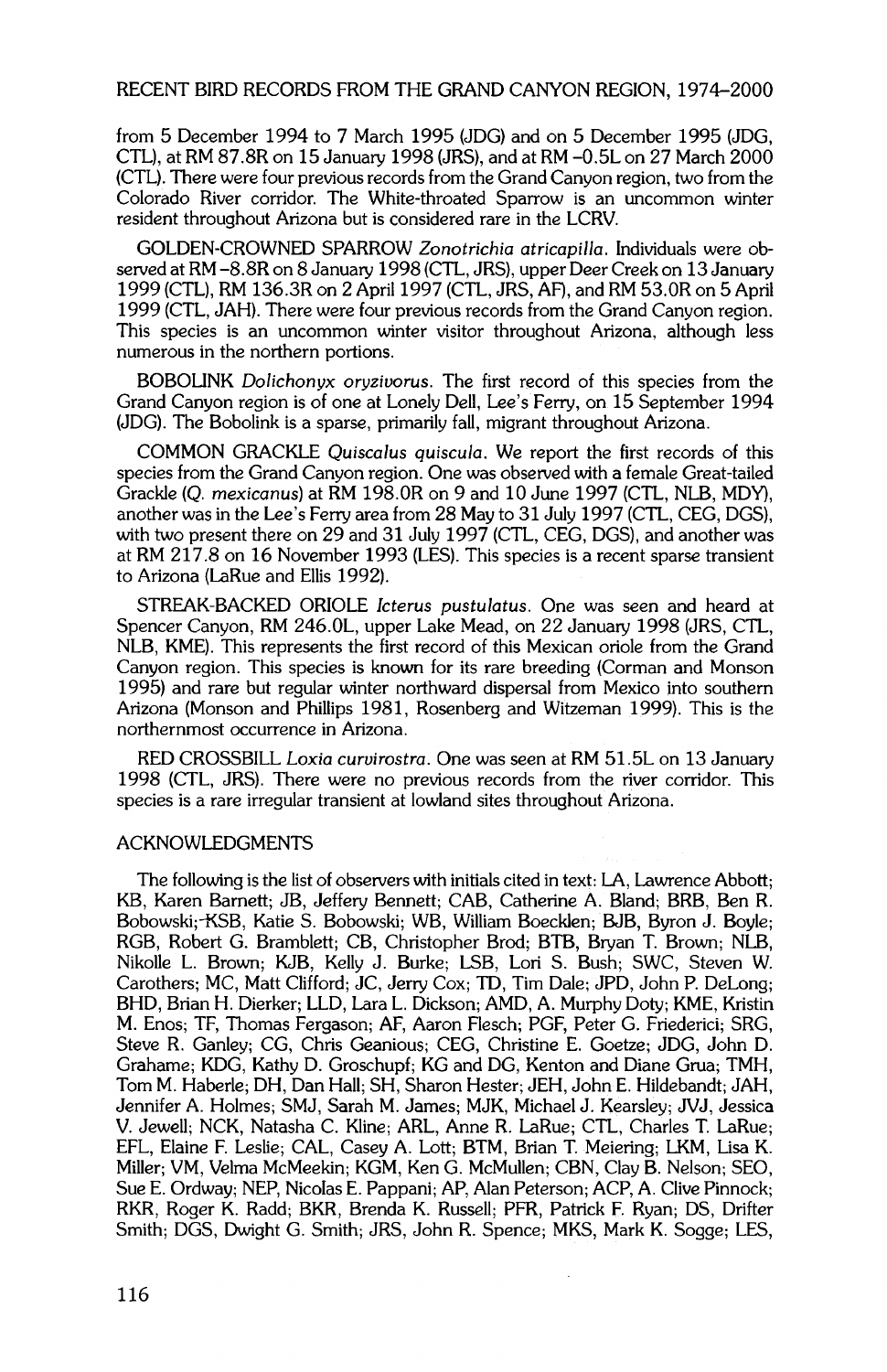**Lawrence E. Stevens; GMS, Gary M. Stolz; DT, Drew Thate; TJT, Timothy J. Tibbitts; TV, Tom Vail; PW, Peter Weiss; MDY, Mike D. Yard.** 

**We acknowledge Clive Pinnock and John Grahame for their years of field work at Glen Canyon National Recreation Area. We are grateful to the following individuals for their assistance in the field: Tony Anderson, Ken Baker, Jeff Behan, Jeff Bennett, Steve Bledsoe, Lewis Boobar, Kelly Burke, Matt Clifford, Sarah Davidson, Brian Dierker, Murphy Doty, Kristin Enos, Peter Friederici, Chris Geanious, Jimmy Hall, Tom Haberle, Jennifer Holmes, Casey Lott, Ken McMullan, Lars Niemi, Nels Niemi, Roger Radd, Brenda Russell, Dwight Smith, Tom Swartz, Tim Tibbitts, Peter Weiss, and Mike Yard. We thank Elaine Leslie, Pat Ryan, and Tim Tibbitts for providing records. Special thanks to John Blaustein for providing the Sanderling photograph and to Chris Geanious for providing the Groove-billed Ani photograph. Portions of these projects were funded by Glen Canyon Environmental Studies, Grand Canyon Research and Monitoring Center, and National Park Service grants to Spence and Stevens. We thank Dan Gibson, Gale Monson, Gary Rosenberg, and Janet Witzeman for their thoughtful and thorough reviews.** 

#### **LITERATURE CITED**

- **Bailey, F. M. 1939. Among the Birds in the Grand Canyon Country. U.S. Natl. Park Service, Grand Canyon, AZ.**
- **Behle, W. H., and Higgins, H. G. 1959. Birds of Glen Canyon, in Ecological Studies of Flora and Fauna in Glen Canyon (A.M. Woodbury, ed.), pp. 107-133. Anthropol. Papers 40, Glen Canyon Ser. 7, Univ. Utah.**
- **Benesh, C. D., and Rosenberg, G. H. 1998. The winter season. Arizona region. Field Notes 52:234-237.**
- **Billingsley, G. H., and Hampton, H. M. 1999. Physiographic rim of the Grand Canyon, Arizona. U.S. Geol. Surv. Open-File Rep. 99-30, scale 1:250,000.**
- **Blaustein, J. 1999. The Hidden Canyon: A River Journey. Chronicle Books, San Francisco.**
- **Brown, B.T. 1988. Breeding ecology of a Willow Flycatcher population in the Grand Canyon, Arizona. W. Birds 19:25-33.**
- **Brown, B. T., Carothers, S. W., and Johnson, R. R. 1983. Breeding range expansion of Bell's Vireo in Grand Canyon, Arizona. Condor 85:499-500.**
- **Brown, B. T., Carothers, S. W., Haight, L. T., Johnson, R. R., and Riffey, M. M. 1984. Birds of the Grand Canyon region: An annotated checklist, 2nd ed. Grand Canyon Nat. Hist. Assoc. Monogr. 1.**
- **Brown, B. T., Carothers, S. W., and Johnson, R. R. 1987. Grand Canyon Birds. Univ. of Ariz. Press, Tucson.**
- **Brown, B. T., Carothers, S. W., Johnson, R. R., Riffey, M. M., and Stevens, L. E. 1993. Checklist of the Birds of the Grand Canyon Region. Grand Canyon Nat. Hist. Assoc., Grand Canyon, AZ.**
- **Brown, D. E. 1985. Arizona Wetlands and Waterfowl. Univ. of Ariz. Press, Tucson.**
- **Corman, T., and Monson, G. 1995. First United States nesting records of the Streakbacked Oriole. W. Birds 26:49-53.**
- **DeSante, D. E, and George, T. L. 1994. Population trends in the landbirds of western North America, in A century of avifaunal change in western North America (J. R. Jehl, Jr., and N. K. Johnson, eds.), pp. 173-190. Studies Avian Biol. 15.**
- **Hughes, J.M., 1999. Yellow-billed Cuckoo (Coccyzus americanus), in The Birds of North America (A. Poole and E Gill, eds.), no. 418. Birds N. Am., Philadelphia.**